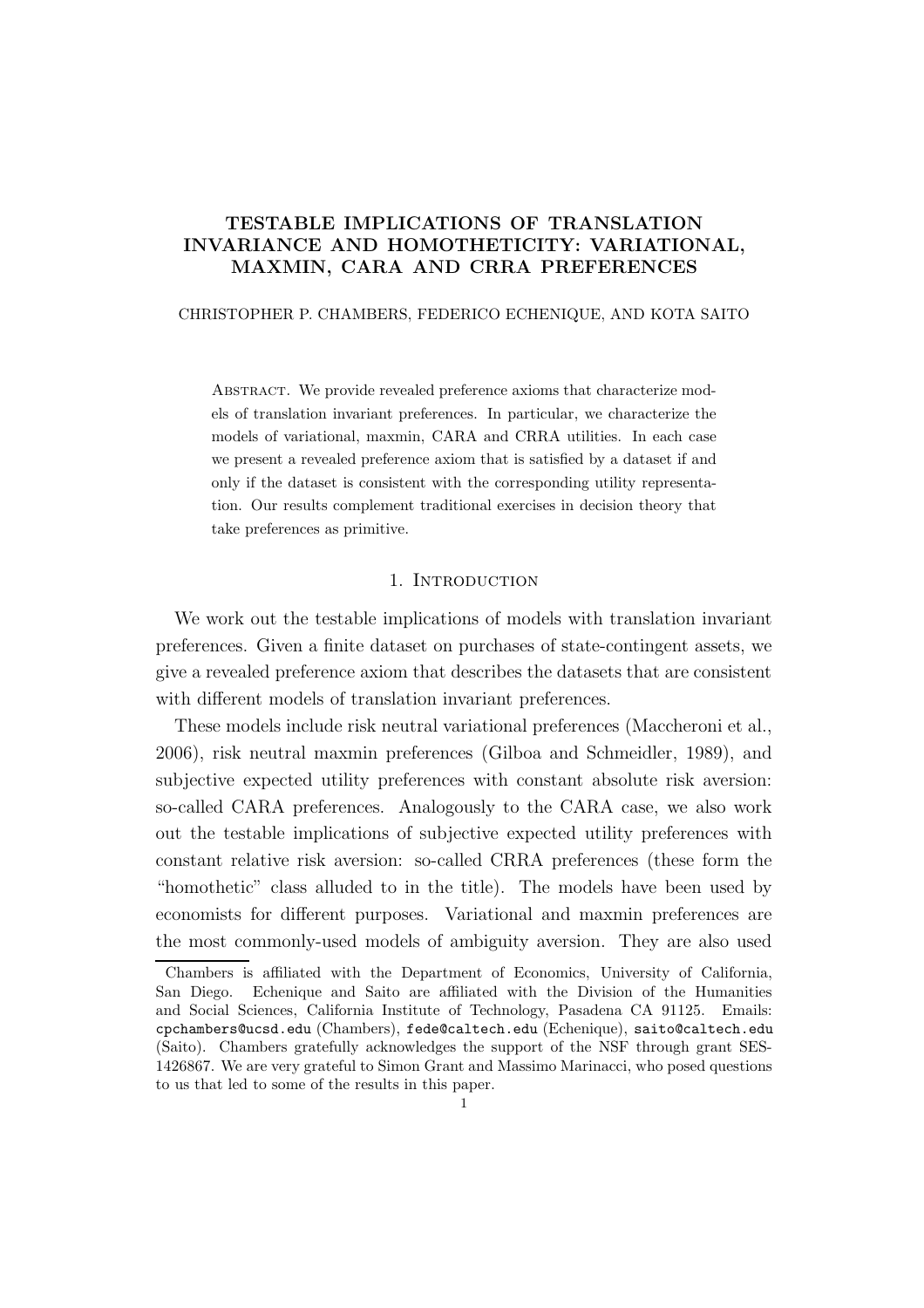to capture model robustness (Hansen and Sargent, 2008). CARA and CRRA preferences are very common in applied work in macroeconomics and finance, among other fields.

Our contribution is to start from finite data on state-contingent consumption purchases, such as one would observe from a market experiment on choice under uncertainty (Hey and Pace, 2014; Ahn et al., 2014; Bayer et al., 2012). We describe the datasets that are rationalizable as consistent with a preference relation that satisfies translation invariance. When we say that we describe the datasets that are rationalizable, we mean that we provide a property, a "revealed preference axiom," that the data satisfy if and only if they are consistent with the theory in question.

The models we study have well known axiomatizations when one takes preferences as primitive, but not when one takes consumption data as given. The axiomatization of variational preferences is due to Maccheroni et al. (2006) (see also Grant and Polak (2013) and Siniscalchi (2009) for variations on their arguments). The axiomatization of maxmin is due to Gilboa and Schmeidler (1989). Our focus is on behavior in the market, not on preferences. The primitive is a finite list of purchases of state-contingent payments, each one made at a different price vector.

In contrast with most papers on ambiguity, we do not work in the Anscombe-Aumann framework. For this reason, we must restrict attention to riskneutral variational and maxmin preferences. The Anscombe-Aumann framework would allow us to identify the utility function over outcomes. Without this recourse, we are restricted to the risk-neutral case. If we were to add the "observation" of a utility function to our datasets, then we could proceed as in the Anscombe-Aumann approach.

It would of course be desirable to obtain results without the assumption of risk neutrality; but these are likely difficult to come by. One exception is the case of maxmin utility with two states: we give a characterization of the data sets that are rationalizable with risk-averse (concave utility over money) maxmin in Section 6. The two-state case is restrictive, but probably of interest for experiments on ambiguity: some of the most basic experiments illustrating ambiguity aversion involve two states.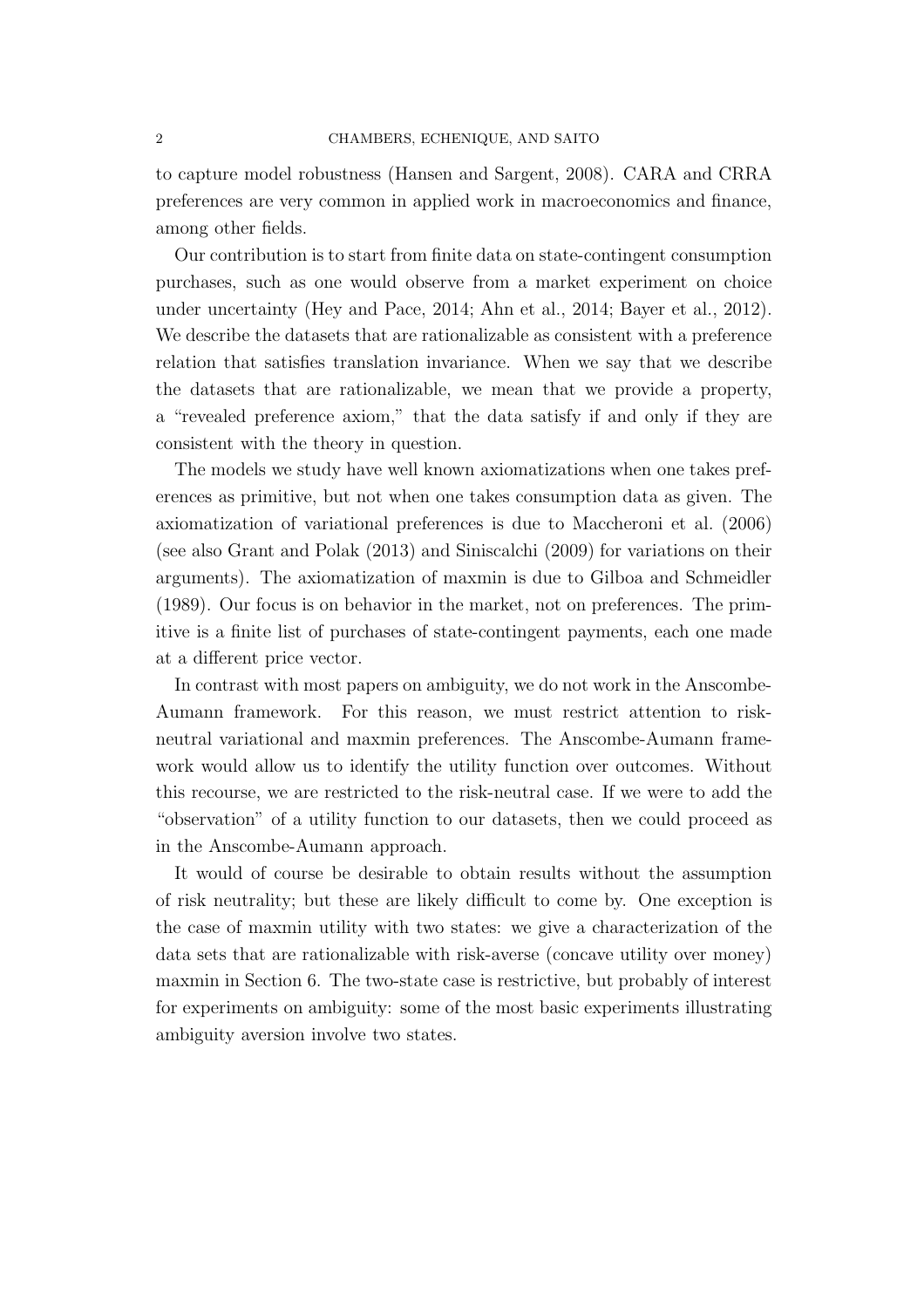As is typical in revealed preference models, concavity often adds no empirical content to the model in question. In the case of subjective uncertainty, with our hypothesis of risk-neutrality, this implies that ambiguity aversion in the sense of Gilboa and Schmeidler (1989) adds no empirical content. Of course, this is due to the linear structure of prices and would break down in a more general framework.

The closest papers to ours are Varian (1988), Bayer et al. (2012) and Polisson et al. (2013). Our results on CARA and CRRA are close to Varian (1988). The main difference is that Varian considers the case of objective probabilities, not subjective. Bayer et al. (2012) and Polisson et al. (2013) look at the testable implications of models of ambiguity aversion for the same kinds of data that we assume in this paper. They give a characterization in terms of the solution of a system of inequalities. Our contribution is different because we give a revealed preference axiom that has to be satisfied for the data to be rationalizable. It can be written in the UNCAF form, the importance of which is developed by (Chambers et al., 2014).

The papers by (Kubler et al., 2014) and (Echenique and Saito, 2015) are also related. Kubler et al solve the same problem as we do here, but for the case of expected utility theory with known (objective) probabilities over states. Echenique and Saito solve the problem for subjective expected utility.

#### 2. Definitions.

Let S be a finite set of states of the world. An *act* is a function from S into **R**. So  $\mathbb{R}^S$  is the set of acts. An act can be interpreted as a statecontingent monetary payment. Define  $||x||_1 = \sum_s x_s$ .  $\Delta(S)$  represents the set of probability distributions on S, *i.e.*  $\Delta(S) = \{ \pi \in \mathbb{R}_+^S : \sum_s \pi_s = 1 \}.$ 

A *preference relation* on  $\mathbb{R}^S$  is a binary relation  $\succeq$  that is complete and transitive. Given a preference relation  $\succeq$ , we denote by  $\succeq$  the strict part of  $\succeq$ . A function  $u : \mathbb{R}^S \to \mathbb{R}$  defines a preference relation  $\succeq$  by  $x \succeq y$  if and only if  $u(x) \geq u(y)$ . We say that u *represents*  $\succeq$ , or that it is a utility function for  $\succeq$ .

A preference relation  $\succeq$  on  $\mathbb{R}^S$  is *locally nonsatiated* if for every x and every  $\varepsilon > 0$  there is y such that  $||x - y|| < \varepsilon$  and  $y \succ x$ .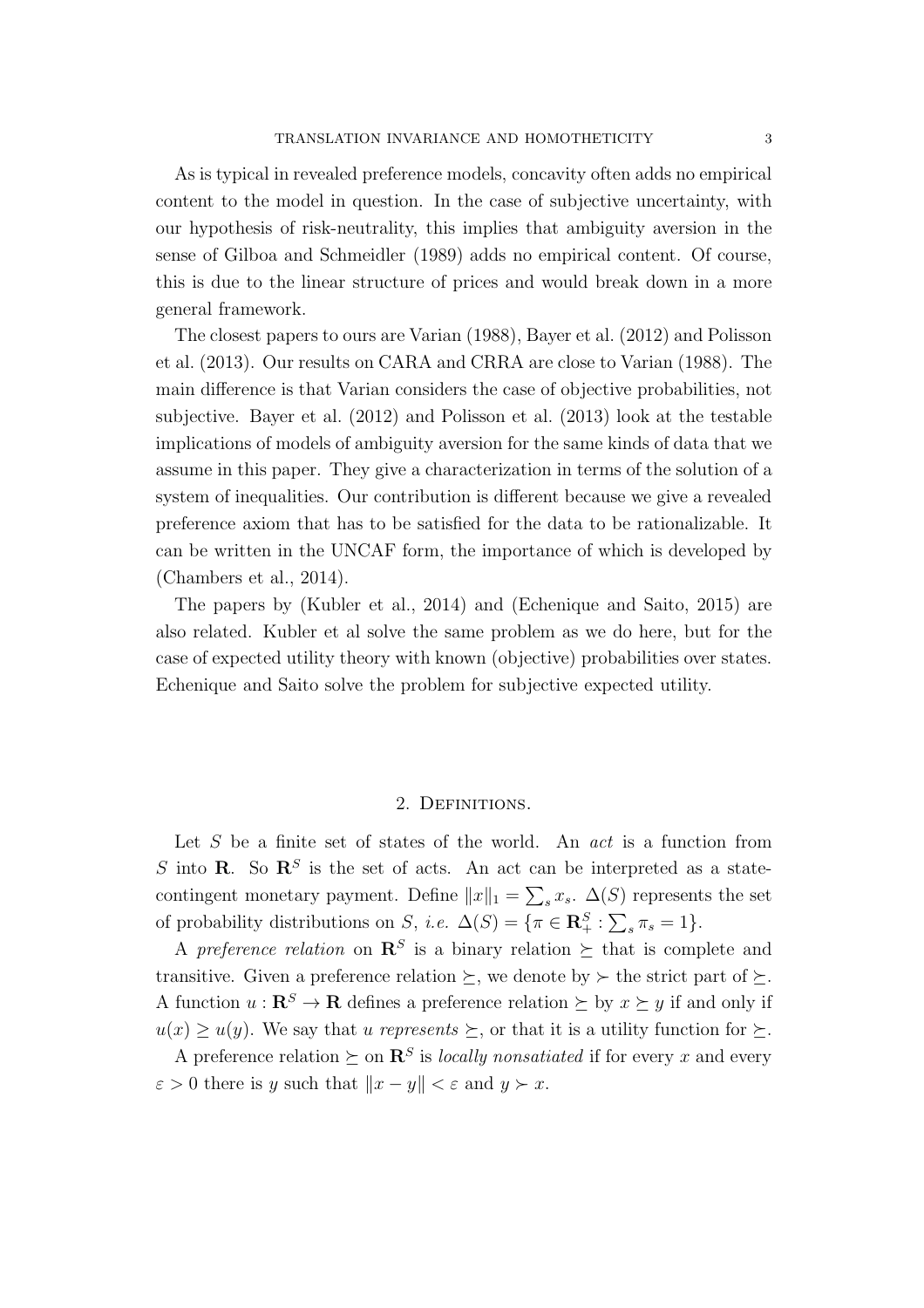#### 4 CHAMBERS, ECHENIQUE, AND SAITO

#### 3. Preferences, utilities, and data.

A *data set* D is a finite collection  $\{(p^k, x^k)\}_{k=1}^K$ , where each  $p^k \in \mathbb{R}^S_{++}$  is a vector of strictly positive (Arrow-Debreu) prices, and each  $x^k \in \mathbb{R}^S$  is an act. The interpretation of a dataset is that each pair  $(p^k, x^k)$  consists of an act  $x^k$ chosen from the budget  $\{x \in \mathbb{R}^S : p^k \cdot x \leq p^k \cdot x^k\}$  of affordable acts.<sup>1</sup>

A data set  $\{(p^k, x^k)\}_{k=1}^K$  is *rationalizable* by a preference relation  $\succeq$  if  $x^k \succeq x$ whenever  $p^k \cdot x^k \geq p^k \cdot x$ . So a data set is rationalizable by a preference relation when the choices in the dataset would have been optimal for that preference relation.

A data set  $\{(p^k, x^k)\}_{k=1}^K$  is *rationalizable* by a utility function u if it is rationalizable by the preference relation represented by  $u$ . So a data set is rationalizable by a utility function when the choices in the dataset would have maximized that utility function in the relevant budget set.

A preference relation  $\succ$  is *translation invariant* if for all  $x, y \in \mathbb{R}^S$  and all  $c \in \mathbf{R}$ , we have  $x \succeq y$  if and only if  $x + (c, \ldots, c) \succeq y + (c, \ldots, c)$ .

A preference relation  $\succeq$  is *homothetic* if for all  $x, y \in \mathbb{R}^S$  and all  $\alpha > 0$ , we have  $x \succeq y$  if and only if  $\alpha x \succeq \alpha y$ .

A preference relation  $\succeq$  is a *risk-neutral variational preference* if there is a convex and lower semicontinuous function  $c : \Delta(S) \to \mathbf{R} \cup \{+\infty\}$  for which there is  $\pi \in \Delta(S)$  satisfying  $c(\pi) < +\infty$ ,  $c(\pi) < +\infty$  implies for all  $s \in S$ ,  $\pi_s > 0$ , such that the utility function

$$
\inf_{\pi \in \Delta(S)} \pi \cdot x + c(\pi)
$$

represents  $\succeq$ . If a data set is rationalizable by a variational preference relation, we will say that the dataset set is *risk-neutral variational-rationalizable*.

A special case of variational preference is maxmin: A preference relation is *risk-neutral maxmin* if there is a closed and convex set  $\Pi \subseteq \Delta(S)$  for which for each  $\pi \in \Pi$  and all  $s \in S$ ,  $\pi_s > 0$ , such that the utility function

$$
\inf_{\pi \in \Pi} \pi \cdot x
$$

<sup>1</sup>Arrow-Debreu prices make sense in a setting of complete markets and absence of arbitrage. Arrow-Debreu prices can then be recovered from asset prices. We also imagine experimental data from markets in which Arrow-Debreu securities are traded (Hey and Pace, 2014; Ahn et al., 2014; Bayer et al., 2012).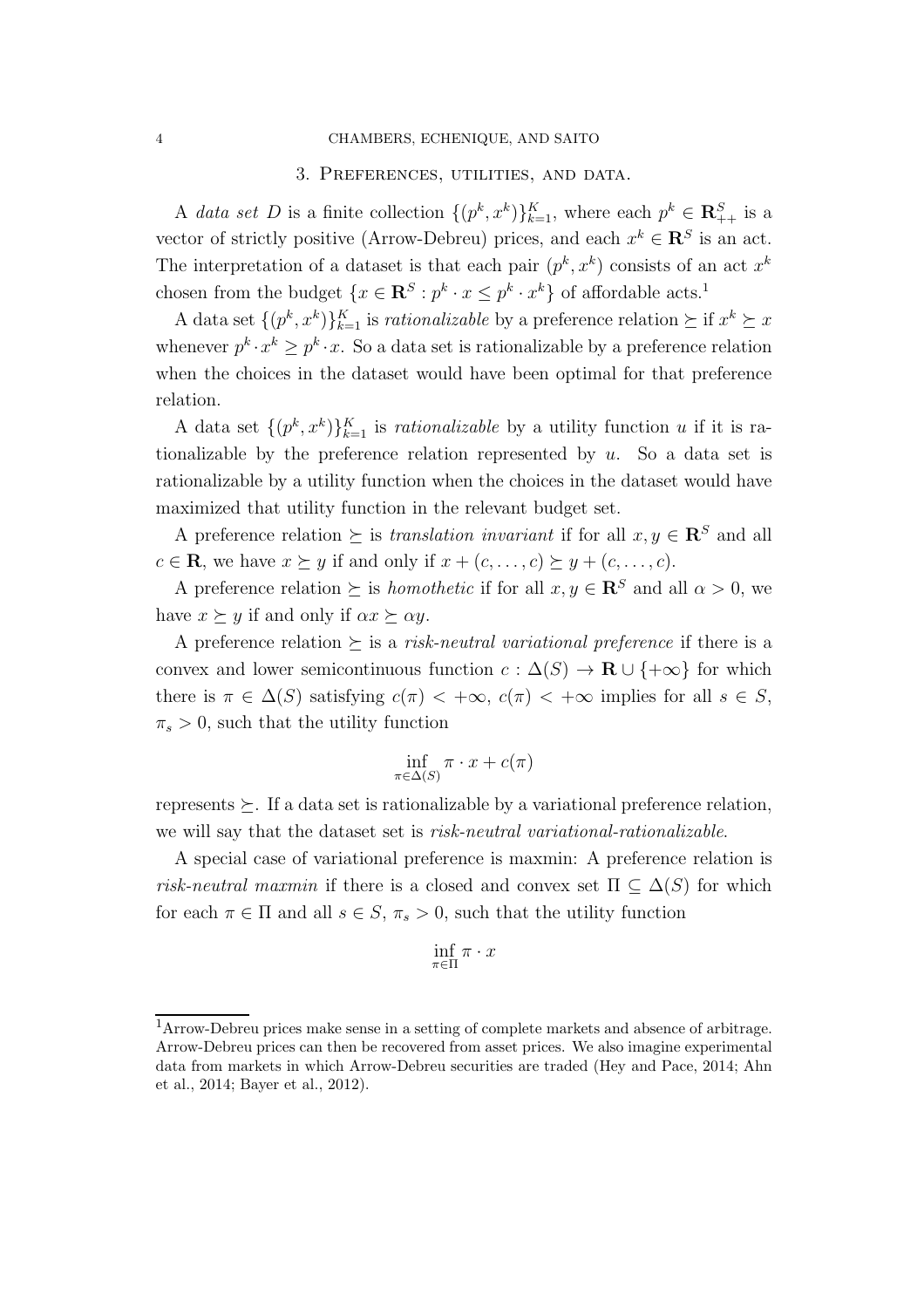represents  $\succeq$ . If a data set is rationalizable by a risk neutral maxmin preference relation, we will say that the dataset set is *(risk-neutral) maxminrationalizable*.

A utility  $u : \mathbf{R}^S \to \mathbf{R}$  is *constant absolute risk aversion (CARA)* if there is  $a > 0$  and  $\pi \in \Delta(S)$  for which for all  $s \in S$ ,  $\pi_s > 0$ , and

$$
u(x) = \sum_{s \in S} \pi_s (-\exp(-ax)).
$$

Note that CARA is a special case of subjective expected utility.

A utility  $u : \mathbf{R}^S \to \mathbf{R}$  is *constant relative risk aversion (CRRA)* if there is  $a \in (0,1)$  and  $\pi \in \Delta(S)$  for which for all  $s \in S$ ,  $\pi_s > 0$ , and

$$
u(x) = \sum_{s \in S} \pi_s \left( \frac{x^{1-a}}{1-a} \right).
$$

If a data set is rationalizable by a CARA (CRRA) utility, we will say that the dataset set is *CARA (CRRA) rationalizable*.

### 4. Variational preferences

We present the results on variational and maxmin rationalizability as Theorems 1 and 4. In each case, the model in question assumes a linear utility index: so the model captures ambiguity aversion but risk neutrality. These results beg the question of the empirical content of risk aversion together with ambiguity aversion. In Section 6 we present a result on maxmin utility with risk aversion. It is restricted to environments with two states.

#### 1. Theorem. *The following statements are equivalent:*

- (1) *Dataset* D *is rationalizable by a locally nonsatiated, translation invariant preference.*
- (2) *Dataset* D *is rationalizable by a continuous, strictly increasing, concave utility function satisfying the property*  $u(x + (c, \ldots, c)) = u(x) + c$ .
- (3) *Dataset* D *is risk-neutral variational-rationalizable.*
- (4) For every  $l = 1, \ldots, M$ , and every sequence  $\{k_l\} \subseteq \{1, \ldots, K\}$ ,

$$
\sum_{l=1}^{M} \frac{p^{k_l}}{\|p^{k_l}\|_1} \cdot (x^{k_{l+1}} - x^{k_l}) \ge 0,
$$

*where addition is modulo* M*, as usual.*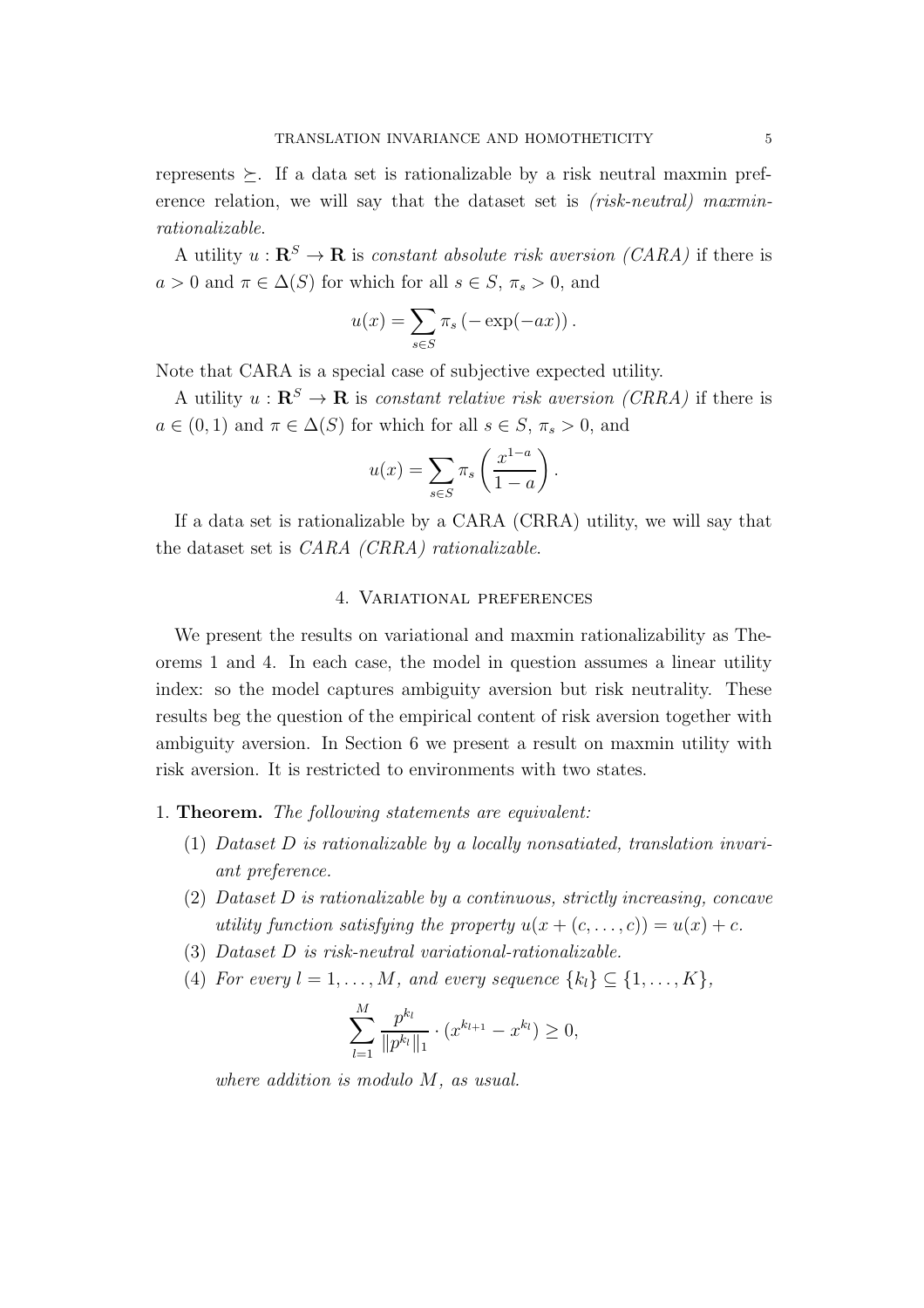Note that the equivalence between (2) and (3) is due to Maccheroni et al. (2006).

The equivalence of (1) and (2) implies that if data are rationalizable by a translation invariant preference, they are also rationalizable by a risk-neutral variational preference which is ambiguity averse, in the sense of Gilboa and Schmeidler (1989). Thus, owing to linear pricing, ambiguity aversion adds no empirical content to the variational model.

2. *Remark.* The preceding result can be generalized. Suppose we were interested in the testable implications of preferences which are  $\beta$ -translation invariant, for some  $\beta \geq 0$ ,  $\beta \neq 0$ . That is, we want to know whether for all  $x, y$ , we have  $x \succeq y$  if and only if for all  $t, x + t\beta \succeq y + t\beta$ . Define the seminorm  $||x||_1^{\beta} = \sum_i |\beta_i x_i|$ . Then it is an easy exercise to verify that the testable implications of  $\beta$ -translation invariance are given by equation (4), replacing  $\|\cdot\|_1$ with  $\|\cdot\|_1^{\beta}$ .

3. *Remark.* The test in (4) is related to cyclic monotonicity. This is similar to the test given by Brown and Calsamiglia (2007) for quasilinear preferences (and to a result in (Rockafellar, 1997) characterizing superdifferentials of concave functions).

We now turn our attention to maxmin preferences.

We say that a function  $u : \mathbf{R}^S \to \mathbf{R}$  is linearly homogeneous if for all  $x \in \mathbf{R}^S$ and all  $\alpha > 0$ , we have  $u(\alpha x) = \alpha u(x)$ .

4. Theorem. *The following statements are equivalent:*

- (1) *Dataset* D *is rationalizable by a locally nonsatiated, homothetic and translation invariant preference.*
- (2) *Dataset* D *is rationalizable by a continuous, strictly increasing, linearly homogeneous and concave utility function satisfying the property that*  $u(x + (c, \ldots, c)) = u(x) + c.$
- (3) *Dataset* D *is risk-neutral maxmin-rationalizable.*
- (4) *For every* k *and* l*,*

$$
\frac{p^k}{\|p^k\|_1} \cdot x^k \le \frac{p^l}{\|p^l\|_1} \cdot x^k.
$$

The equivalence between (2) and (3) is due to Gilboa and Schmeidler (1989). Here we prove it through an application of Theorem 1.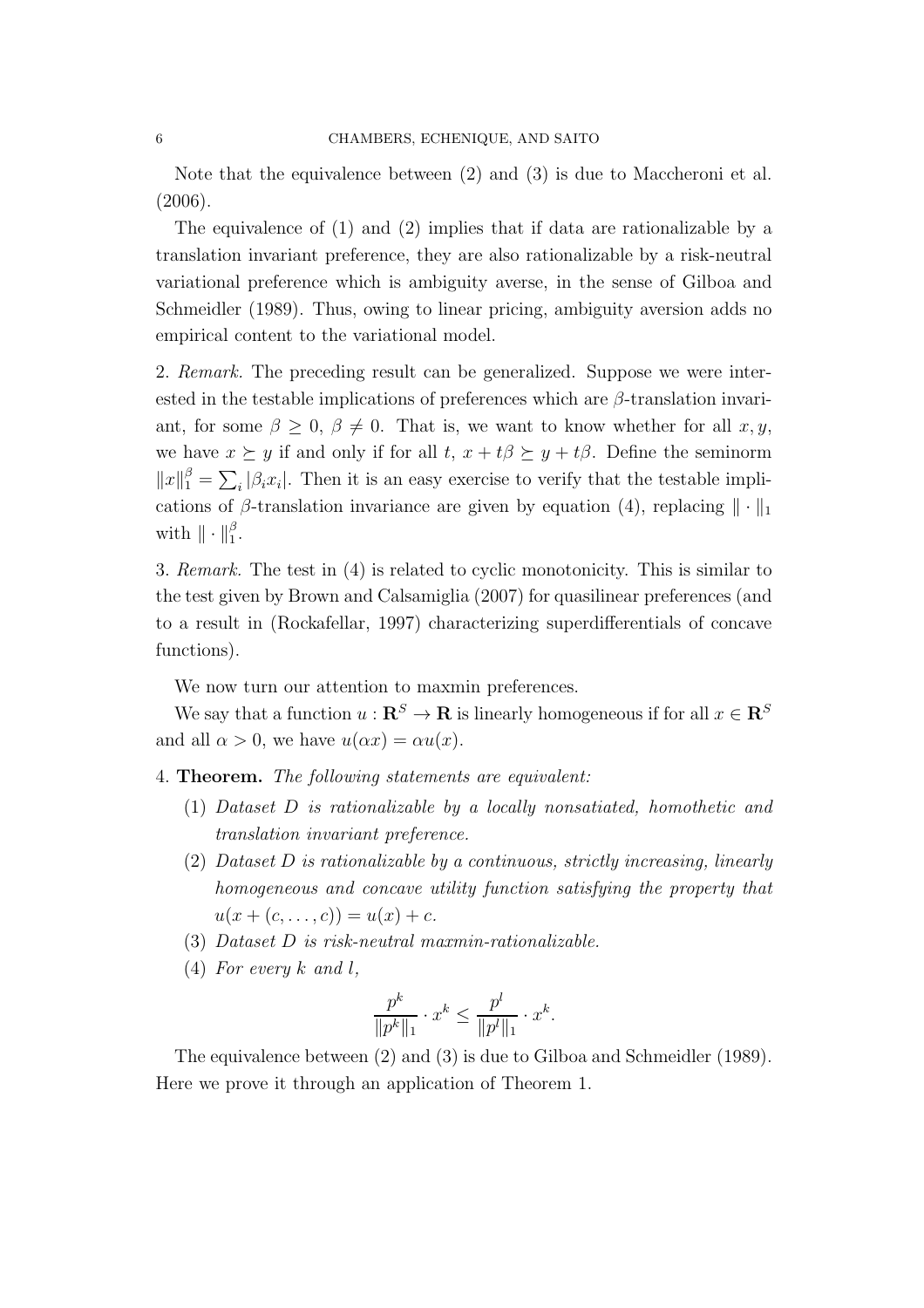## 5. CARA and CRRA

The previous section considers translation invariance and homotheticity as general properties of preferences in choice under uncertainty. Here we focus on the case of subjective expected utility. So we consider models in which the agent has a single prior over states, and maximizes expected utility. The prior is unknown though, and must be inferred from her choices. In the subjective expected utility case, translation invariance gives rise to CARA preferences, and homotheticity to CRRA.

5. **Theorem.** *A dataset D is CARA rationalizable if and only if there is*  $\alpha^* > 0$ such that (1) holds; and CRRA rationalizable if and only if there is  $\alpha^* \in (0,1)$ *such that* (2) *holds.*

(1) 
$$
\alpha^*(x_t^k - x_s^k + x_s^{k'} - x_t^{k'}) = \log \left( \frac{p_s^k}{p_t^k} \frac{p_t^{k'}}{p_s^{k'}} \right)
$$

(2) 
$$
\alpha^* \log \left( \frac{x_t^k}{x_s^k} \frac{x_s^{k'}}{x_t^k} \right) = \log \left( \frac{p_s^k}{p_t^k} \frac{p_t^{k'}}{p_s^{k'}} \right)
$$

The conditions in Theorem 5 may look like existential conditions: essentially Afriat inequalities. Afriat inequalities are indeed the source of equations (1) and (2), as evidenced by the proof of Theorem 5, but note that the statements are equivalent to non-existential statements: Equation (1) says that when  $(x_t^k - x_s^k + x_s^{k'} - x_t^{k'}$  $t^{(k')}_t \neq 0,$ 

$$
\frac{\log(\frac{p_s^k}{p_t^k}\frac{p_t^{k'}}{p_s^{k'}})}{(x_t^k - x_s^k + x_s^{k'} - x_t^{k'})}
$$

is independent of k, t, k' and s; and that when  $(x_t^k - x_s^k + x_s^{k'} - x_t^{k'}$  $t^{(k')}_t = 0$  then  $\log(\frac{p_s^k}{p_t^k}$  $\int_{k}^{1} e^{kt}$  $\frac{p_t^{k}}{p_s^{k'}}$ ) = 0. Similarly for equation (2).

It is worth pointing out that, except in the case when for all observations, all prices are equal, and consumption of all goods are equal, equation (1) can have only one solution. Hence, risk preferences are uniquely identified.

The next corollary also shows that beliefs are identified. Recall that a CARA utility is defined by a pair  $(a, \pi)$ , with  $a > 0$  and  $\pi \in \Delta(S)$ .

6. Corollary. *If*  $(a, \pi)$  *and*  $(a', \pi')$  *define CARA utilities that rationalize D*, *then*  $(a, \pi) = (a', \pi)$ *. Furthermore,*  $a = a'$  *coincide with the unique solution to* (1)*. Similarly for CRRA rationalizability and* (2)*.*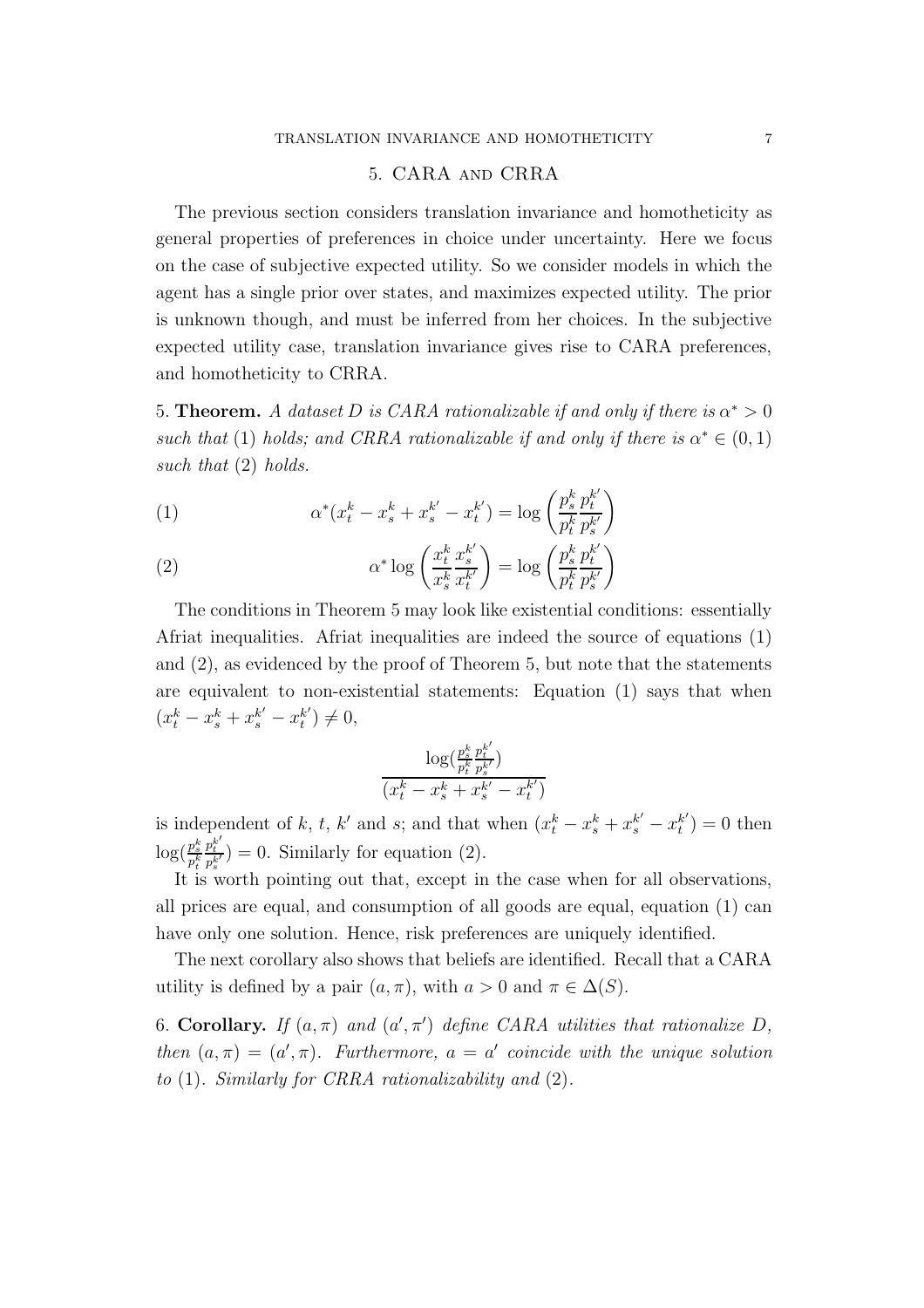#### 6. Risk averse maxmin with two states

Theorem 4 is about risk neutral maxmin. Here we turn to maxmin with risk aversion. A preference relation is *maxmin* if there is a closed and convex set  $\Pi \subseteq \Delta(S)$ , where for each  $\pi \in \Pi$  and each  $s \in S$ ,  $\pi_s > 0$ , and a concave utility  $u:\mathbf{R}^S\rightarrow \mathbf{R}$  such that the utility function

$$
\inf_{\pi \in \Pi} \sum_{s=1,2} \pi_s u(x_s)
$$

represents  $\geq$ . If a data set is rationalizable by a maxmin preference relation, we will say that the dataset set is *maxmin-rationalizable*.

Let  $K_0$  be the set of all k such that  $x_1^k = x_2^k$ . Let  $K_1$  be the set of all k such that  $x_1^k < x_2^k$ , and  $K_2$  be the set of all k such that  $x_1^k > x_2^k$ . Note that  $K = K_0 \cup K_1 \cup K_2$ .

Say that a sequence of pairs  $(x_{s_i}^{k_i}, x_{s'_i}^{k'_i})_{i=1}^n$  is *balanced* if each k appears as  $k_i$ (on the left of the pair) the same number of times it appears as  $k_i'$  (on the right).

Given a sequence of pairs  $(x_{s_i}^{k_i}, x_{s'_i}^{k'_i})_{i=1}^n$ , consider the following notation: Let  $I_{l,s} = \{i : k_i \in K_l \text{ and } s_i = s\}, I'_{l,s} = \{i : k'_i \in K'_l \text{ and } s'_i = s\}, \text{ for } l = 0, 1, 2$ and  $s = 1, 2$ .

Strong Axiom of Revealed Maxmin Expected Utility (SARMEU): For any balanced sequence of pairs  $(x_{s_i}^{k_i}, x_{s'_i}^{k'_i})_{i=1}^n$  in which

(1) 
$$
x_{s_i}^{k_i} > x_{s_i'}^{k_i'}
$$
 for all i;  
(2)  $|I_{0,1}| + |I_{1,1}| - |I_{1,1}'| = |I_{0,1}'| + |I_{2,1}'| - |I_{2,1}| \le 0$ 

*The product of prices satisfies that*

$$
\prod_{i=1}^n \frac{p_{s_i}^{k_i}}{p_{s_i'}^{k_i'}} \leq 1.
$$

7. Theorem. *A dataset is maxmin rationalizable if and only if it satisfies SARMEU.*

6.1. Discussion. Echenique and Saito (2015) show that the following axiom characterizes rationalizability by subjective expected utility.

Strong Axiom of Revealed Subjective Expected Utility (SARSEU): For any balanced sequence of pairs  $(x_{s_i}^{k_i}, x_{s'_i}^{k'_i})_{i=1}^n$  in which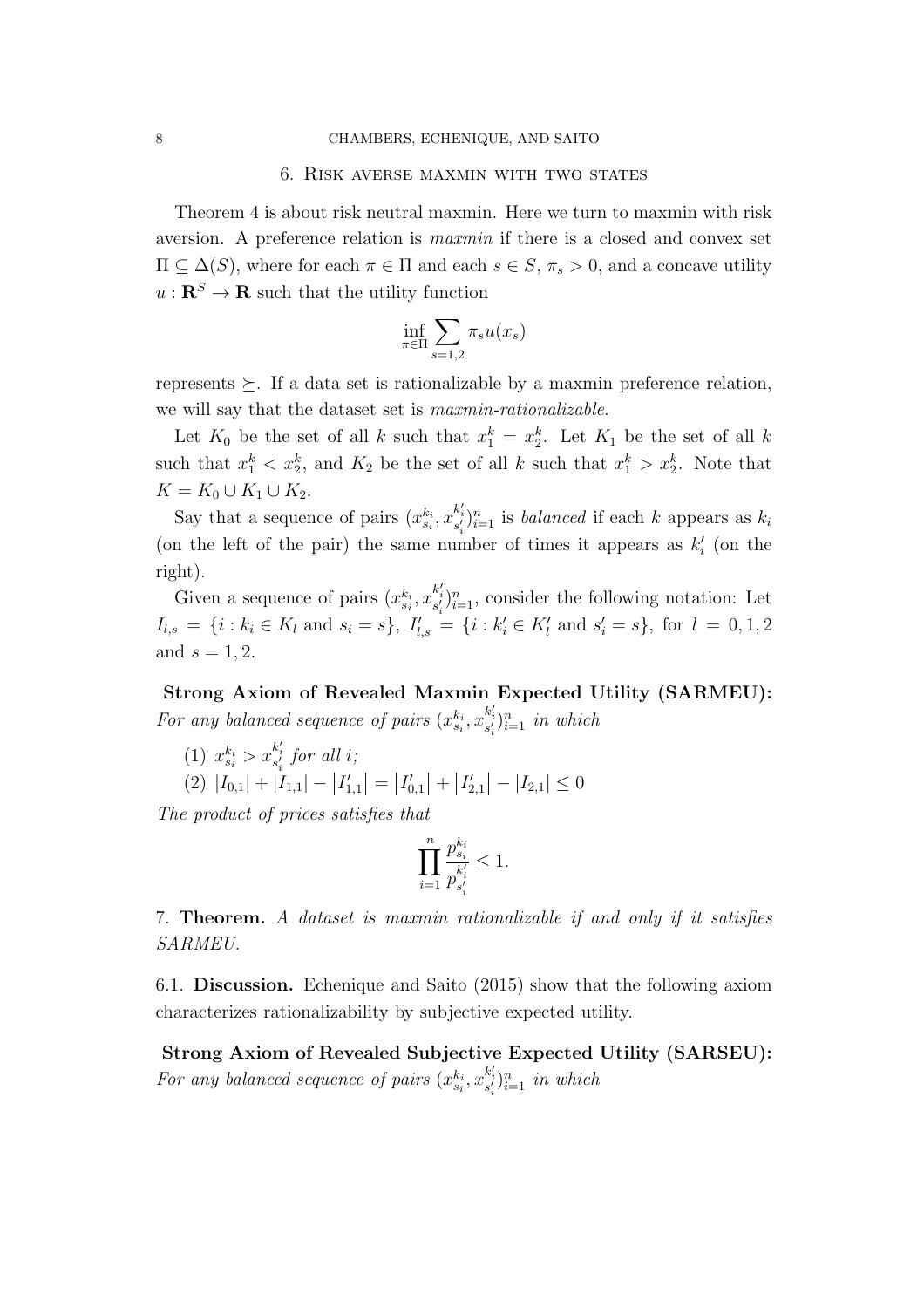(1) 
$$
x_{s_i}^{k_i} > x_{s_i'}^{k_i'}
$$
 for all i;  
\n(2)  $|I_{0,1}| + |I_{1,1}| + |I_{2,1}| = |I'_{0,1}| + |I'_{1,1}| + |I'_{2,1}|$ 

*The product of prices satisfies that*

$$
\prod_{i=1}^n \frac{p_{s_i}^{k_i}}{p_{s_i^{\prime}}^{k^{\prime}}}\leq 1.
$$

Since  $S = \{1, 2\}$ , condition (2) of SARSEU is equivalent to the condition that  $s = 1$  appears as  $s_i$  (on the left of the pair) the same number of times it appears as  $s'_{i}$  (on the right). That is,  $|I_{0,1}|+|I_{1,1}|+|I_{2,1}|$  counts all i with  $s_{i}=1$ and  $|I'_{0,1}| + |I'_{1,1}| + |I'_{2,1}|$  counts all i with  $s'_i = 1$ . When these quantities are equal we obtain that the number of times  $s = 2$  appears as  $s_i$  also equals the number of times it appears as  $s_i'$ . The reason is that  $n - (|I_{0,1}| + |I_{1,1}| + |I_{2,1}|) =$  $|I_{0,2}| + |I_{1,2}| + |I_{2,2}|$ ; and similarly for the sum of  $I'_{l,s}$ .<sup>2</sup>

Inspection of SARSEU and SARMEU yields the following

## 8. Proposition. *If a dataset satisfies SARSEU then it satisfies SARMEU.*

For a dataset to be maxmin rationalizable, but inconsistent with subjective expected utility, it needs to contain a sequence in the conditions of SARSEU in which  $|I_{0,1}|+|I_{1,1}|+|I_{2,1}| = |I'_{0,1}|+|I'_{1,1}|+|I'_{2,1}|$ , but where  $|I_{0,1}|+|I_{1,1}|-|I'_{1,1}| >$ 0.

As we have emphasized, the result in Theorem 7 is for two states. There are two simplifications afforded by the assumption of two states, and the two are crucial in obtaining the theorem. The first is that with two states there are only two extreme priors to any set of priors. With the assumption that  $u$ is monotonic, one can know which of the two extremes is relevant to evaluate any given act.<sup>3</sup> The second simplification is a bit harder to see, but it comes from the fact that one can normalize the probability of one state to be one and only keep track of the probability of the other state. Then the property of being an extreme prior carries over to the probability of the state that is left "free."<sup>4</sup>

<sup>&</sup>lt;sup>2</sup>By the same reason, condition (2) of SARSEU is equivalent to the condition that  $|I_{0,2}|$  +  $|I_{2,2}| + |I_{1,2}| = |I'_{0,2}| + |I'_{2,2}| + |I'_{1,2}|$ 

<sup>&</sup>lt;sup>3</sup>This would also be true in the model of Schmeidler (1989), whose ambiguity averse counterpart is equivalent to MEU in the case of two states.

<sup>&</sup>lt;sup>4</sup>This can be seen in the proof of Lemma 9 when we go from  $\bar{\pi} \geq \underline{\pi}$  to  $\bar{\mu}_1 \geq \underline{\mu}_1$ .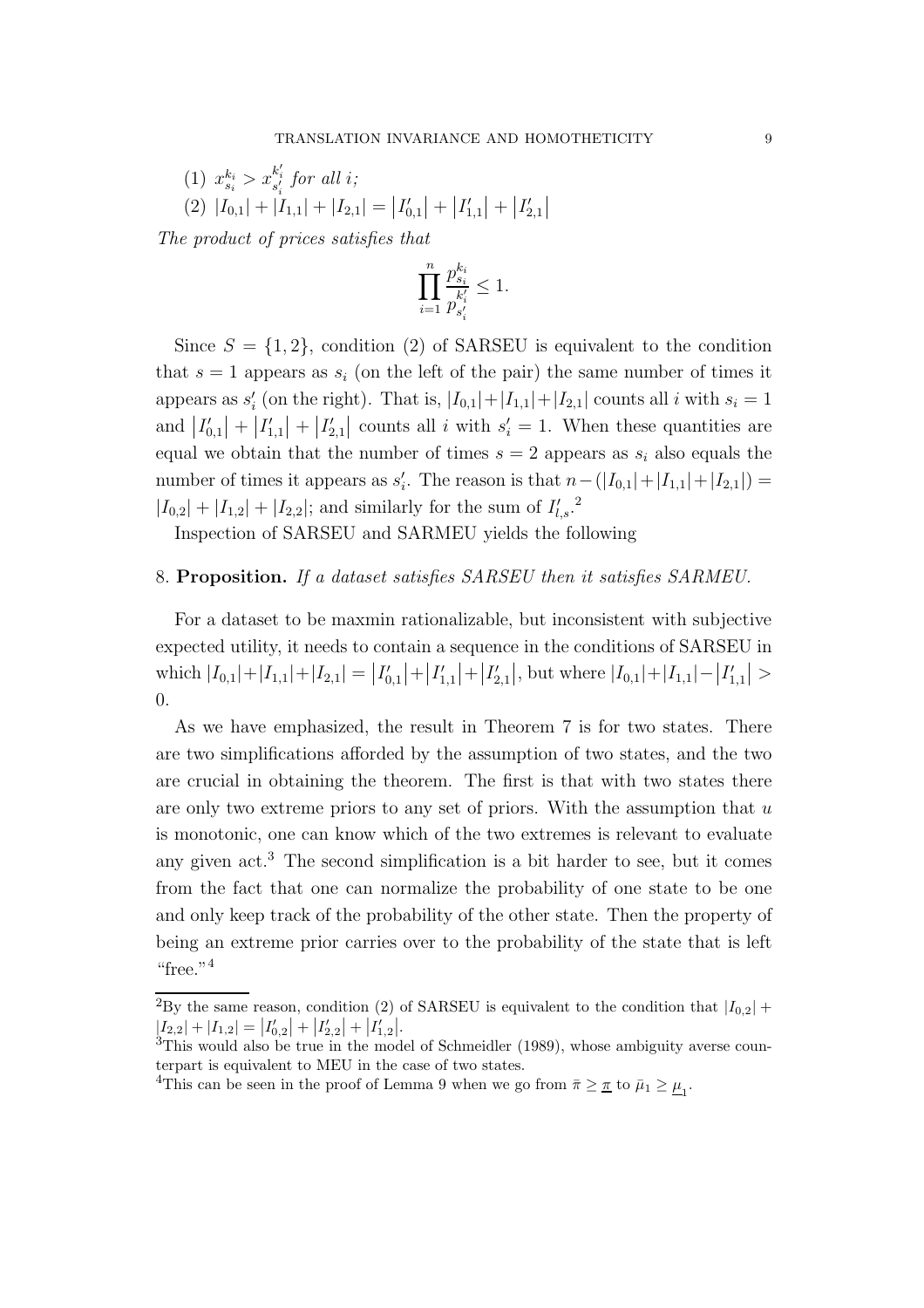## 7. Proofs

7.1. **Proof of Theorem 1.** That  $(3) \implies (1)$  is obvious. We shall first prove that  $(1) \implies (4)$ 

Suppose, towards a contradiction,  $D$  is a dataset satisfying  $(1)$  but not  $(4)$ . Then we have a cycle  $\sum_{l=1}^{M}$  $p^{k}$ l  $\frac{p^{k_l}}{\|p^{k_l}\|_1} \cdot (x^{k_{l+1}} - x^{k_l}) < 0$ . Let us without loss assume the sequence is  $x^1, \ldots, x^M$  so as to avoid cumbersome notation. Let  $Z=\sum_{l=1}^M$  $p^l$  $\frac{p^l}{\|p^l\|_1} \cdot (x^{l+1} - x^l) < 0.$ 

Define a new sequence  $(y^1, \ldots, y^M)$  inductively. Let  $y^1 = x^1$ , and let  $y^k =$  $x^k + (c^k, \ldots, c^k)$  where  $c^k$  is chosen so that  $\frac{p^k}{\|p\|k}$  $\frac{p^k}{\|p^k\|_1} \cdot (y^{k+1} - y^k) = \frac{Z}{M}$ . Specifically,  $c^1 = 0$  and

$$
c^{k+1} = c^k + \frac{Z}{M} - \frac{p^k}{\|p^k\|_1} \cdot (x^{k+1} - x^k)
$$

for  $k = 1, ..., M - 1$ . Let  $q^k = \frac{p^k}{\|p^k\|}$  $\frac{p^k}{\|p^k\|_1}$  and consider the dataset  $(q^k, y^k)$ ,  $k =$  $1, \ldots M$ .

The original dataset is rationalizable by some locally non-satiated and translation invariant preference  $\succeq$ . It is easy to see that the same preference rationalizes the dataset  $(q^k, y^k)$ . Indeed, if  $q^k \cdot y^k \ge q^k \cdot y$  then  $p^k \cdot x^k \ge$  $p^k \cdot (y - (c^k, \ldots, c^k))$ , by definition of  $y^k$  and  $q^k$ . So  $x^k \succeq (y - (c^k, \ldots, c^k))$ , and thus  $y^k \succeq y$  by translation invariance of  $\succeq$ .

Observe that

$$
\sum_{k=1}^{M-1} q^k \cdot (y^{k+1} - y^k) + q^M \cdot (y^1 - y^M)
$$
\n
$$
= \sum_{k=1}^{M} \frac{p^k}{\|p^k\|_1} \cdot (x^{k+1} - x^k) + \sum_{k=1}^{M} \frac{p^k}{\|p^k\|_1} \cdot ((c^{k+1}, \dots, c^{k+1}) - (c^k, \dots, c^k))
$$
\n
$$
= \sum_{k=1}^{M} \frac{p^k}{\|p^k\|_1} \cdot (x^{k+1} - x^k) + \sum_{k=1}^{M} \frac{(\sum_{s \in S} p_s^k)(c^{k+1} - c^k)}{\|p^k\|_1}
$$
\n
$$
= \sum_{k=1}^{M} \frac{p^k}{\|p^k\|_1} \cdot (x^{k+1} - x^k) \quad (\because \|p^k\|_1 = \sum_{s \in S} p_s^k)
$$
\n
$$
= Z \quad (\because \text{Definition of } Z),
$$

and that  $q^k \cdot (y^{k+1} - y^k) = Z/M$  for  $k = 1, ..., M-1$ . Therefore,  $q^M \cdot (y^1 - y^M) =$ Z/M. In particular,  $q^k \cdot (y^{k+1} - y^k) = Z/M < 0$  for  $k = 1, ..., M \pmod{M}$ .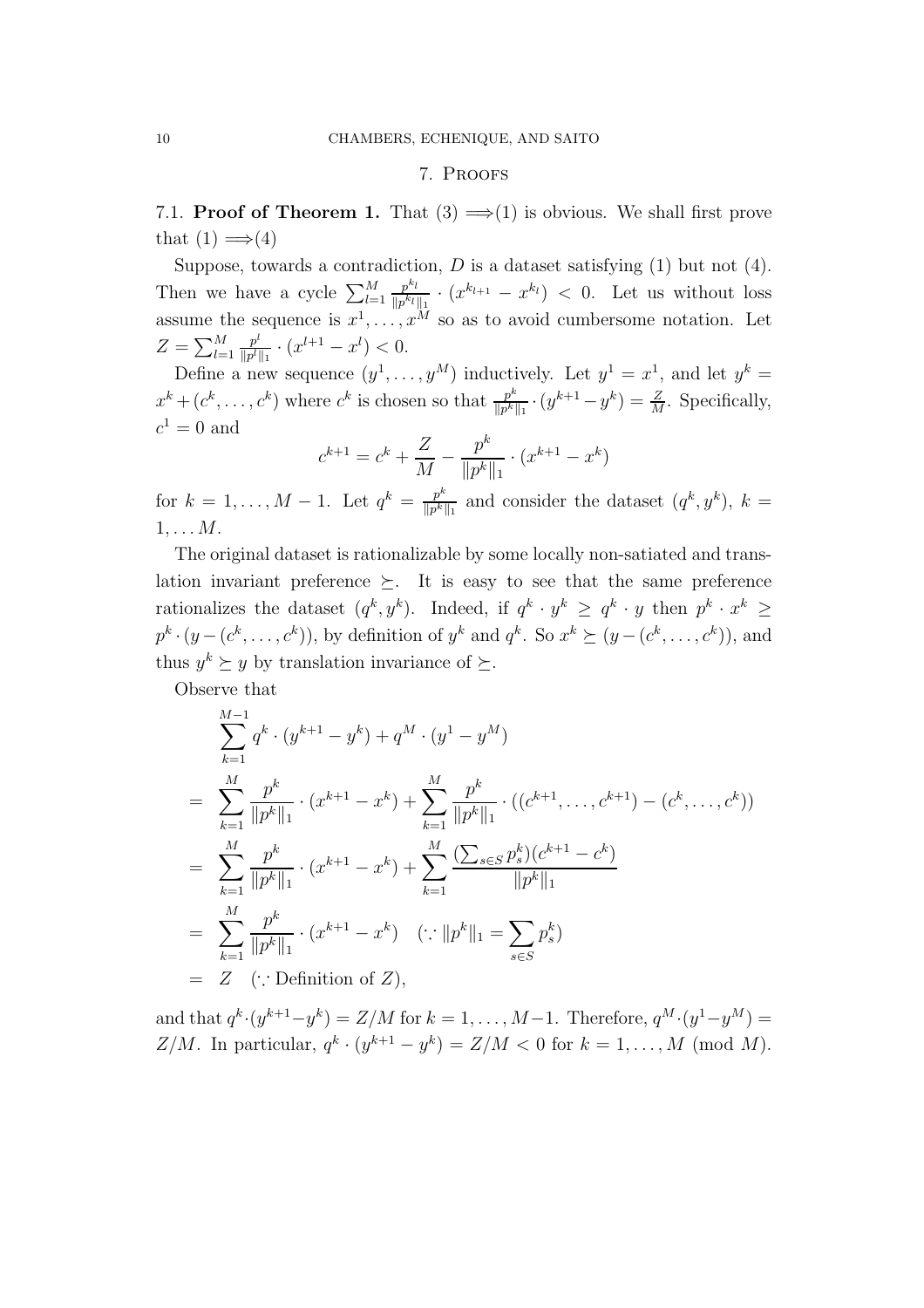Thus  $y^k \succ y^{k+1}$  as  $(q^k, y^k)$  is rationalizable by  $\succeq$  and  $\succeq$  is locally nonsatiated. This contradicts the transitivity of  $\succeq$ .

Now we show that (4)  $\Longrightarrow$  (2). Let  $x \in \mathbb{R}^S$ . Let  $\Sigma_x$  be the set of all subsequences  $\{k_l\}_{l=1}^M \subseteq \{1, \ldots, K\}$  for which  $k_1 = 1$  and define  $x^{k_{M+1}} = x$ . By (4), if  ${k_l}_{l=1}^M \in \Sigma_x$  has a cycle (meaning that  $k_l = k_{l'}$  for  $l, l' \in \{1, ..., M\}$ with  $l \neq l'$ , then there is a shorter sequence  ${k_j}_{j=1}^{M'} \in \Sigma_x$  with

$$
\sum_{j=1}^{M'} \frac{p^{k_j}}{\|p^{k_j}\|_1} \cdot (x^{k_{j+1}} - x^{k_j}) \le \sum_{l=1}^{M} \frac{p^{k_l}}{\|p^{k_l}\|_1} \cdot (x^{k_{l+1}} - x^{k_l}).
$$

Therefore,  $u(x) = \inf\{\sum_{l=1}^{M}$  $p^{k}$ l  $\frac{p^{k_l}}{\|p^{k_l}\|_1} \cdot (x^{k_{l+1}} - x^{k_l}) : \{k_l\}_{l=1}^M \in \Sigma_x\}$  is well defined, as the infimum can be taken over a finite set.

That  $u : \mathbb{R}^S \to \mathbb{R}$  defined in this fashion is concave, strictly increasing and continuous is immediate. To see that it rationalizes the data, suppose that  $p^k \cdot x^l \leq p^k \cdot x^k$ . Then  $\frac{p^k}{\|p^k\|}$  $\frac{p^k}{\|p^k\|_1} \cdot x^l \leq \frac{p^k}{\|p^k\|}$  $\frac{p^k}{\|p^k\|_1} \cdot x^k$ . It is clear then by definition that  $u(x^{l}) \leq u(x^{k}) + \frac{p^{k}}{\ln k}$  $\frac{p^k}{\|p^k\|_1} \cdot (x^l - x^k) \leq u(x^k).$ 

Finally, to show that  $u(x) + (c, \ldots, c) = u(x) + c$ , note that for any  $p^k$ , we have  $\frac{p^k}{\|p^k\|}$  $\frac{p^k}{\|p^k\|_1} \cdot (x + (c, \ldots, c)) = c + \frac{p^k}{\|p^k\|_1}$  $\frac{p^k}{\|p^k\|_1} \cdot x$ . The result then follows by construction.

We end the proof by showing that  $(2) \implies (3)$  Let  $u : \mathbb{R}^S \to \mathbb{R}$  be as in the statement of  $(2)$ . Define the concave conjugate of u by

$$
f(\pi) = \inf \{ \pi \cdot x - u(x) : x \in \mathbf{R}^{S} \}
$$
  
=  $\inf \{ \pi \cdot x + c\pi \cdot \mathbf{1} - u(x) - c : x \in \mathbf{R}^{S}, c \in \mathbf{R} \}$   
=  $\inf \{ \pi \cdot x - c(1 - \pi \cdot \mathbf{1}) - u(x) : x \in \mathbf{R}^{S}, c \in \mathbf{R} \},$ 

where the second equality uses that  $u(x+(c,\ldots,c)) = u(x)+c$ . Now note that  $f(\pi) = -\infty$  if  $(1 - \pi \cdot 1) \neq 0$ . Note also that the monotonicity of u implies that  $f(\pi) = -\infty$  if there is s such that  $\pi_S < 0$ . One can also show that there is  $\pi \in \Delta(S)$  for which  $f(\pi) \in \mathbf{R}^5$ . Finally, observe that by strict monotonicity,

<sup>&</sup>lt;sup>5</sup>For example, take  $\pi$  to support  $\{z \in \mathbb{R}^S : u(z) \geq 0\}$  at 0. We claim that  $f(\pi) = 0$ . Suppose by means of contradiction that there is  $x \in \mathbb{R}^S$  for which  $\pi \cdot x < u(x)$ . Observe that  $\pi$  supports  $\{z \in \mathbb{R}^S : u(z) \geq \pi \cdot x\}$  at the action y which returns  $\pi \cdot x$  in each state. Observe that  $u(z) > \pi \cdot x$  implies  $\pi \cdot z > \pi \cdot x$ , by continuity of u and definition of the supporting hyperplane; that is,  $\{z \in \mathbb{R}^S : u(z) \geq \pi \cdot x\} \subseteq \{z \in \mathbb{R}^S : \pi \cdot z \geq \pi \cdot x\}$  implies  ${z \in \mathbf{R}^S : u(z) > \pi \cdot x} \subseteq {z \in \mathbf{R}^S : \pi \cdot z > \pi \cdot x}$  as the latter sets are the interiors of the former. Therefore, if  $u(x) > \pi \cdot x$ , we conclude  $\pi \cdot x > \pi \cdot x$ , a contradiction.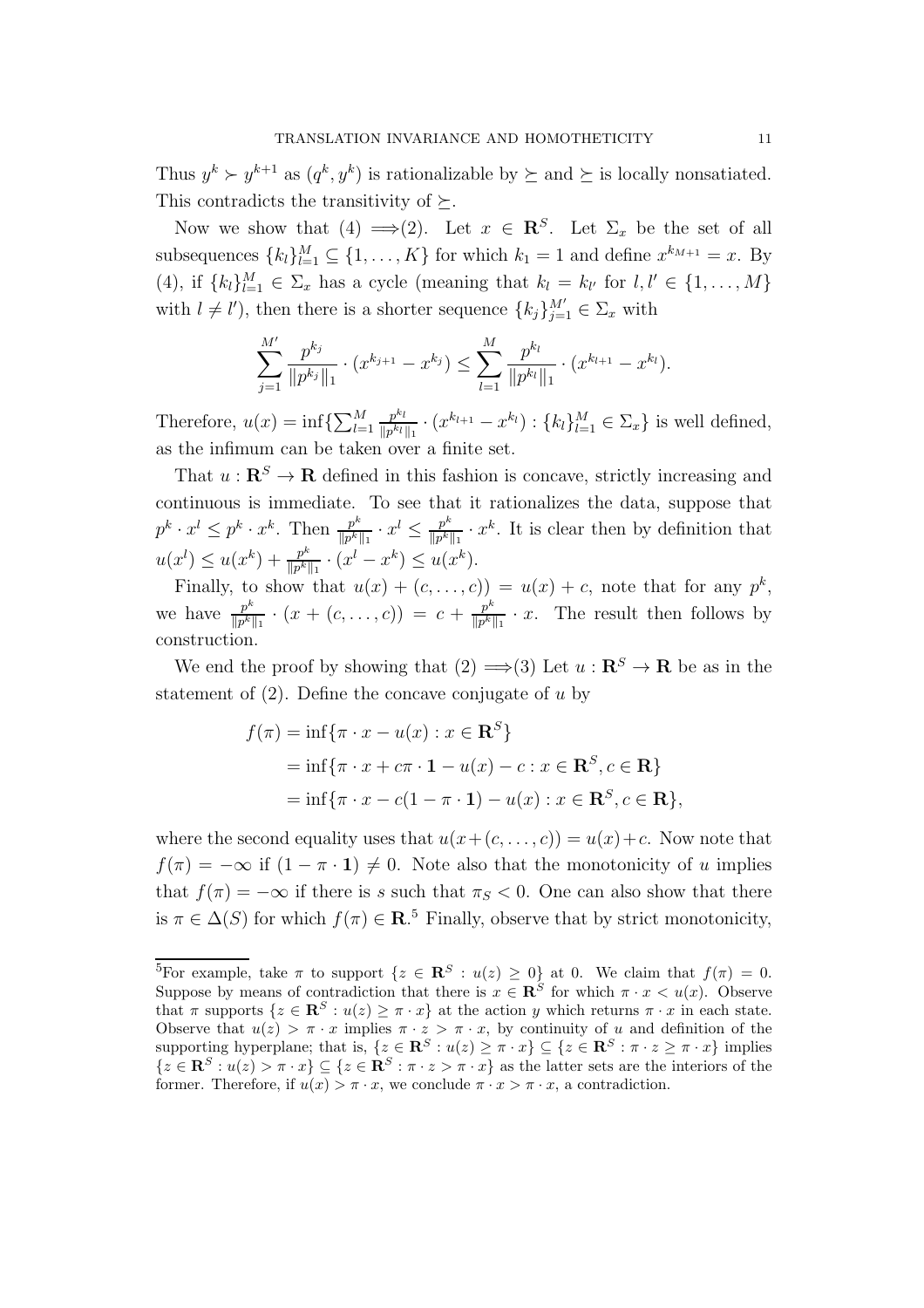if there is  $s \in S$  for which  $\pi_s = 0$ , then  $f(\pi) = -\infty$ . Hence we can consider the domain of f to be a subset of  $\Delta(S)$ . Moreover,  $f(\pi) < +\infty$  implies for all  $s \in S$ ,  $\pi_s > 0$ .

Now since  $u$  is continuous, it is a standard application of the separating hyperplane theorem to establish that  $u(x) = \inf_{\pi \in \Delta(S)} \pi \cdot x - f(\pi)$ . Since u rationalizes the dataset, the dataset is variational rationalizable.

7.2. **Proof of Theorem 4.** It is obvious that  $(3) \implies (2)$  and that  $(2) \implies (1)$ . Hence, to show the theorem, it suffices to show that (4) implies (3) and that (1) implies (4).

For a dataset D, let  $\pi^k = \frac{p^k}{\|p^k\|}$  $\frac{p^k}{\|p^k\|_1}$ . It is easy to see that  $(4) \implies (3)$ . Let II be the convex hull of  $\{\pi^k : k = 1, ..., K\}$ . Then it is immediate that  $u(x) = \min_{\pi \in \Pi} \pi \cdot x$  rationalizes D. Moreover, for each  $\pi \in \Pi$  and all  $s \in S$ ,  $\pi_s > 0$  because  $\pi_s^k > 0$  for all  $s \in S$  and  $k \in K$ .

We prove that  $(1) \implies (4)$ . Suppose that D satisfies  $(1)$  but not  $(4)$ . Then there are k and l for which  $\pi^l \cdot x^k < \pi^k \cdot x^k$ . Let  $\succeq$  be a preference relation as stated in (1). By homotheticity of  $\succeq$ , for any scalar  $\theta > 0$ ,  $\succeq$  rationalizes the data  $D' \equiv \{(x^j, \pi^j) : j = 1, \ldots, K\} \cup \{(\theta x^l, \pi^l)\}\.$  To see this, observe that if  $\pi^l \cdot x \leq \pi^l \cdot \theta x^l$ , then  $\pi^l \cdot \theta^{-1} x \leq \pi^l x^l$ , so that  $x^l \geq \theta^{-1} \cdot x$ , and by homogeneity,  $\theta x^{l} \geq x$ . Now, for  $\theta > 0$  sufficiently small,  $\pi^{l} \cdot x^{k} < \pi^{k} \cdot x^{k}$  implies that

$$
x^k \cdot (\pi^l - \pi^k) + \theta x^l \cdot (\pi^k - \pi^l) < 0.
$$

So either  $x^k \cdot (\pi^l - \pi^k) < 0$  or  $\theta x^l \cdot (\pi^k - \pi^l) < 0$ . Then the dataset D' violates (4) in Theorem 1, contradicting the fact that it is rationalized by  $\succeq$ , which is assumed to be translation invariant.

7.3. Proof of Theorem 5. The idea in the proof is to solve the first-order conditions for the unknown terms. Consider first the case of CARA. Let  $\pi \in \Delta(S)$  and  $\alpha > 0$  rationalize D. Then we know that  $x^k$  maximizes  $\sum_{s} \pi_s (-\exp(-\alpha x_s))$  subject to  $p^k \cdot x \leq p^k \cdot x^k$ . By considering the Lagrangean and the first order conditions, we may conclude that for every  $s, t \in S$  and every  $k \in \{1, \ldots, K\}$ , we have

$$
\frac{\pi_s \exp(-\alpha x_s^k)}{p_s^k} = \frac{\pi_t \exp(-\alpha x_t^k)}{p_t^k}.
$$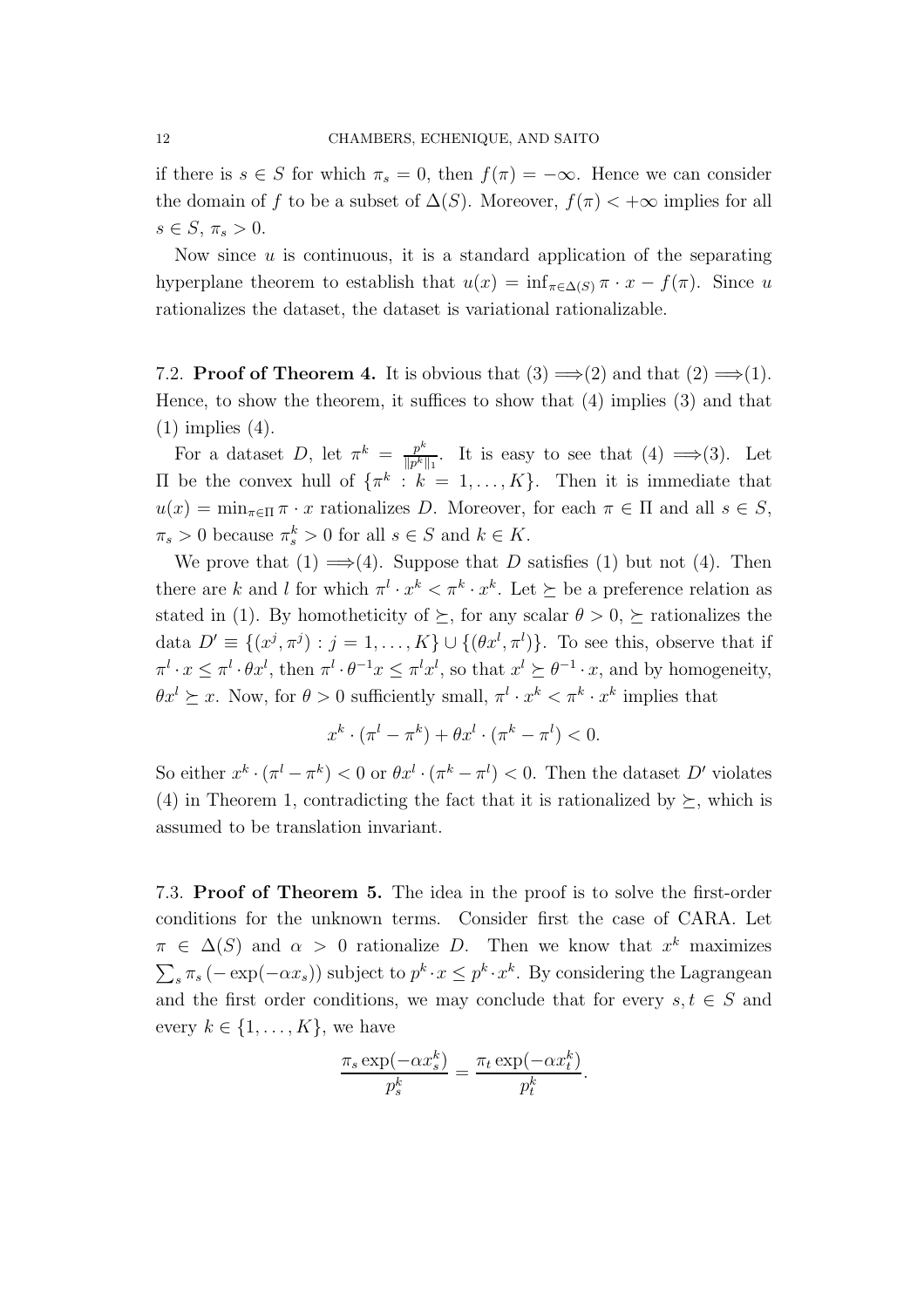Conclude that  $\frac{p_s^k \pi_t}{n^k \pi^k}$  $\frac{p_s^s \pi_t}{p_t^k \pi_s} = \exp(-\alpha (x_s^k - x_t^k)).$  By taking logs, the system becomes:

(3) 
$$
\log(\pi_s) - \log(\pi_t) + \alpha(x_t^k - x_s^k) = \log(p_s^k) - \log(p_t^k).
$$

In the case of CRRA, the existence of a rationalizing  $\pi$  and parameter  $\alpha$ imply a first-order condition of the form

(4) 
$$
\log(\pi_s) - \log(\pi_t) + \alpha \log(x_t^k/x_s^k) = \log(p_s^k) - \log(p_t^k).
$$

We can denote  $\log(\pi_s)$  by  $z_s$  in equations (3) and (4). Thus we obtain that D is rationalizable if and only if there exist  $z_s \in \mathbf{R}$  and  $\alpha > 0$  such that the following equation is solved for all  $s, t, k$  with  $s \neq t$ :

$$
z_s - z_t + \alpha (y_t^k - y_s^k) = \log(p_s^k) - \log(p_t^k),
$$

where  $y_t^k = x_t^k$  for CARA rationalizability, and  $y_t^k = \log x_t^k$  for CRRA rationalizability.

Now the necessity of the axioms is obvious. Let  $k \neq k'$ , then

$$
\alpha(y_t^k - y_s^k) - \log(p_s^k/p_t^k) = z_s - z_t = \alpha(y_t^{k'} - y_s^{k'}) - \log(p_s^{k'}/p_t^{k'})
$$

for any s and t. Thus

$$
\alpha(y_t^k - y_s^k - y_t^{k'} + y_s^{k'}) = \log(\frac{p_s^k}{p_t^k} \frac{p_t^{k'}}{p_s^{k'}}).
$$

So (1) is satisfied for the case of CARA rationalizability, and (2) is satisfied for the case of CRRA rationalizability.

To prove sufficiency, let

$$
d^{p}(s, t, k) = \log(p_s^k/p_t^k)
$$

$$
d^{x}(s, t, k) = y_s^k - y_t^k.
$$

Let  $\alpha^*$  be such that for all k, k', s, s' and t,

$$
\alpha^*(y_t^k - y_s^k - y_t^{k'} + y_s^{k'}) = \log(\frac{p_s^k}{p_t^k} \frac{p_t^{k'}}{p_s^{k'}}).
$$

Then in particular, for all  $k, k', s, s'$  and  $t$ ,

(5) 
$$
d^{p}(s,t,k) + \alpha^{*} d^{x}(s,t,k) + d^{p}(t,s,k') + \alpha^{*} d^{x}(t,s,k') = 0.
$$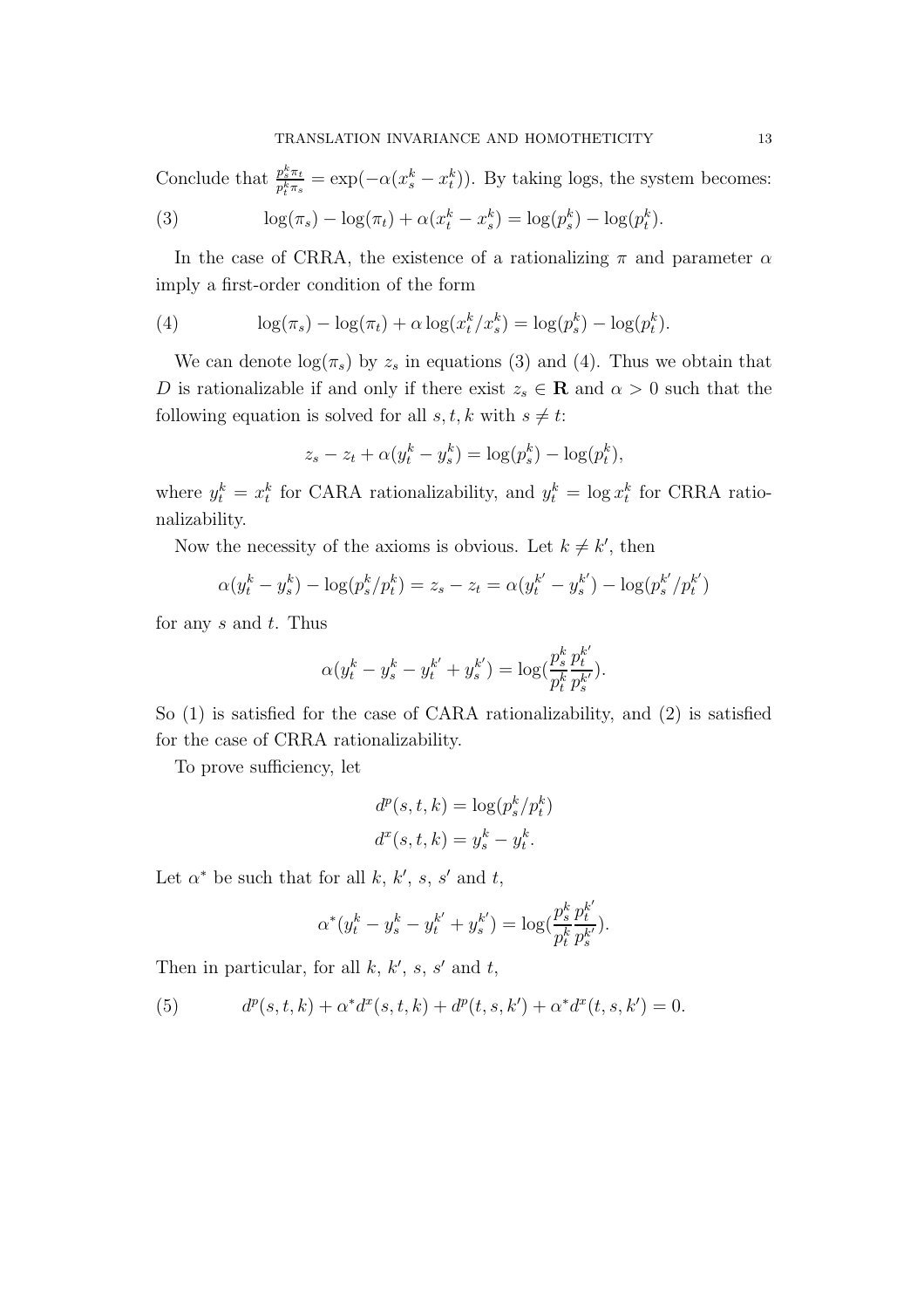Note also that

(6) 
$$
d^{p}(s,t,k) + d^{p}(t,s',k) + d^{p}(s',s,k) + \alpha^{*}(d^{x}(s,t,k) + d^{x}(t,s',k) + d^{x}(s',s,k)) = 0.
$$

Fix  $s_0 \in S$  and let  $z_{s_0} \in \mathbb{R}$  be arbitrary. For any  $s \in S$ , define  $z_s$  by

 $z_s = z_{s0} + \alpha^* d^x(s_0, s, k) + d^p(s, s_0, k),$ 

for some k. In fact, by equation  $(5)$ , this definition is independent of k because  $d^p(s, s_0, k) + \alpha^* d^x(s, s_0, k) = d^p(s, s_0, k') + \alpha^* d^x(s, s_0, k').$ 

Given this definition, note that

$$
z_s - z_t = \alpha^*(d^x(s_0, s, k) - d^x(s_0, t, k)) + d^p(s, s_0, k) - d^p(t, s_0, k)
$$
  
=  $\alpha^*(d^x(s_0, s, k) - d^x(s_0, t, k)) + d^p(s, s_0, k) - d^p(t, s_0, k)$   
+  $d^p(s, t, k) + d^p(t, s_0, k) + d^p(s_0, s, k)$   
+  $\alpha^*(d^x(s, t, k) + d^x(t, s_0, k) + d^x(s_0, s, k))$   
=  $d^p(s, t, k) + \alpha^*d^x(s, t, k),$ 

where the second equality uses equation  $(6)$ .

Hence, with the constructed  $(z_t)_{t\in S}$  we have

$$
z_s - z_t + \alpha^*(y_t^k - y_s^k) = \log(p_s^k/p_t^k),
$$

for all  $s, t$ , and  $k$ . The first-order conditions for rationalizability are therefore satisfied.

## 7.4. Proof of Theorem 7.

9. **Lemma.** A dataset D is maxmin rationalizable if and only if there are  $v_s^k$ ,  $\lambda^k$ ,  $s = 1, 2, k = 1, \ldots, K$ , and  $\overline{\pi}, \overline{\pi} \geq 0$  with  $\overline{\pi} \geq \overline{\pi} > 0$ , such that: for all k such that  $x_s^k \neq x_{s'}^k$ ,

$$
\pi v_1^k = \lambda^k p_1^k
$$

$$
v_2^k = \lambda^k p_2^k,
$$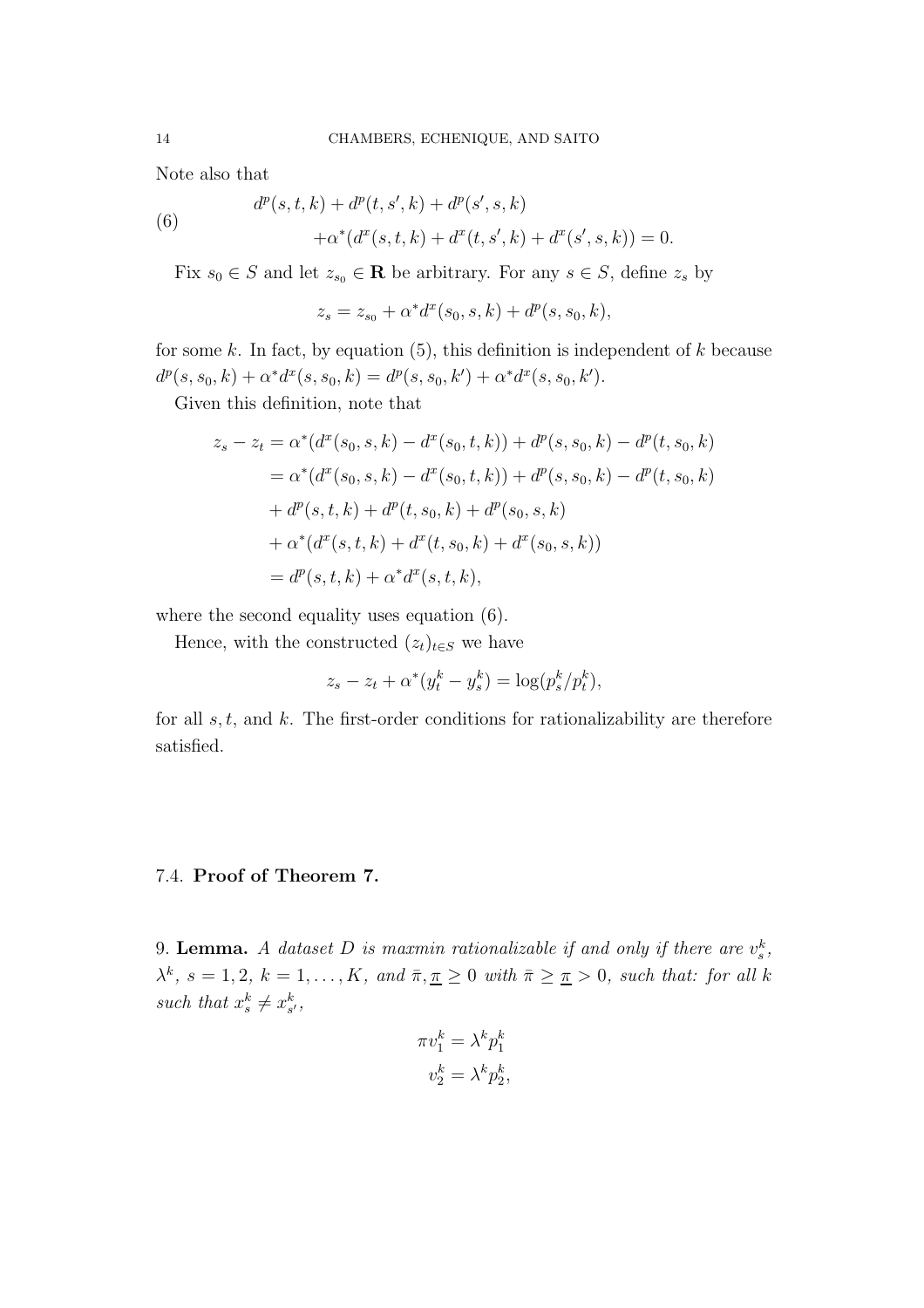where  $\pi = \bar{\pi}$  when  $x_1^k < x_2^k$  and  $\pi = \underline{\pi}$  when  $x_1^k > x_2^k$ ; for all k such that  $x_s^k = x_{s'}^k$ 

$$
\overline{\pi}v_1^k \ge \lambda^k p_1^k
$$

$$
\underline{\pi}v_1^k \le \lambda^k p_1^k
$$

$$
v_2^k = \lambda^k p_2^k.
$$

The numbers also satisfy that  $v_s^k \leq v_{s'}^{k'}$  $s'$  when  $x_s^k > x_{s'}^{k'}$ s ′ *.*

*Proof.* To prove sufficiency, let  $v_s^k$ ,  $\lambda^k$ ,  $s = 1, 2$ ,  $k = 1, ..., K$ , and  $\bar{\pi}, \underline{\pi} \geq 0$ with  $\bar{\pi} \geq \bar{\pi}$  be as in the statement of the lemma. Define  $\bar{\mu}, \mu \in \Delta(S)$  as follows. Let  $\bar{\mu}_1 = \bar{\pi}/(1+\bar{\pi}), \bar{\mu}_2 = 1/(1+\bar{\pi}), \text{ and } \underline{\mu}_1 = \underline{\pi}/(1+\underline{\pi}), \underline{\mu}_2 = 1/(1+\underline{\pi}).$  Since  $\bar{\pi} \geq \underline{\pi}$ 

 $\bar{\mu}_1 \geq \underline{\mu}_1$  and  $\bar{\mu}_2 \leq \underline{\mu}_2$ .

Define  $\theta^k = \lambda^k/(1+\bar{\pi})$  if  $x_1^k < x_2^k$  and  $\theta^k = \lambda^k/(1+\underline{\pi})$  if  $x_1^k > x_2^k$ . Then we have that  $\mu_s v_s^k = \theta^k p_s^k$ , with  $\mu_s = \bar{\mu}_s$  when  $x_1^k < x_2^k$ ; and  $\mu_s = \underline{\mu}_s$  when  $x_1^k > x_2^k$ .

Now consider k such that  $x_1^k = x_2^k$ . By the assumption, there exists  $\pi^k$  such that  $\overline{\pi} \geq \pi^k \geq \underline{\pi}$  such that  $\pi v_1^k = \lambda^k p_1^k$ . Let  $\mu_1^k = \pi/(1+\pi)$ ,  $\mu_2^k = 1/(1+\pi)$ , and  $\theta^k = \lambda^k/(1+\pi)$ . Since  $\overline{\pi} \geq \pi \geq \overline{\pi}$ ,

$$
\overline{\mu}_1 \equiv \frac{\overline{\pi}}{1 + \overline{\pi}} \ge \frac{\pi^k}{1 + \pi^k} \ge \frac{\underline{\pi}}{1 + \underline{\pi}} \equiv \underline{\mu}_1.
$$

Hence, there exists  $\alpha^k \in [0,1]$ ,  $\mu_1^k = \alpha^k \overline{\mu}_1 + (1 - \alpha^k) \underline{\mu}_1$ . Then,  $\mu_2^k = 1 - \mu_1^k =$  $\alpha^{k}(1-\overline{\mu}_{1}) + (1-\alpha^{k})(1-\underline{\mu}_{1}) = \alpha^{k}\overline{\mu}_{2} + (1-\alpha^{k})\underline{\mu}_{2}.$ 

Given the numbers  $v_s^k$  it is now routine to define a correspondence  $\rho$  such that if  $x \leq x'$ ,  $y \in \rho(x)$  and  $y' \in \rho(x')$  then  $y \geq y' > 0$ , and with  $\rho(x_s^k) \ni v_s^k$ . This gives a concave and increasing function u with  $\partial u(c) = \rho(x)$ . So  $\frac{\partial^k p_s^k}{\mu_s} \in \partial u(x_s^k)$ for all s and k such that  $x_1^k \neq x_2^k$ . Moreover, for all k such that  $x_1^k = x_2^k$ 

$$
(\theta^k p_1^k, \theta^k p_2^k) \in \text{co}\left\{ \left(\overline{\mu}_1 \partial u(x_1^k), \overline{\mu}_2 \partial u(x_2^k)\right), \left(\underline{\mu}_1 \partial u(x_1^k), \underline{\mu}_2 \partial u(x_2^k)\right) \right\}.
$$

Hence the first and second order conditions are satisfied for maxmin rationalization.

We omit the proof of necessity.

We will define matrices  $A, B, E$  such that there exist numbers  $\{v_s^k\}, \{\lambda^k\}, \bar{\pi},$  $\pi$  satisfying the conditions in Lemma 9 if and only if there exists a solution x to the system of inequalities  $A \cdot x = 0$ ,  $B \cdot x \ge 0$  and  $E \cdot x > 0$ .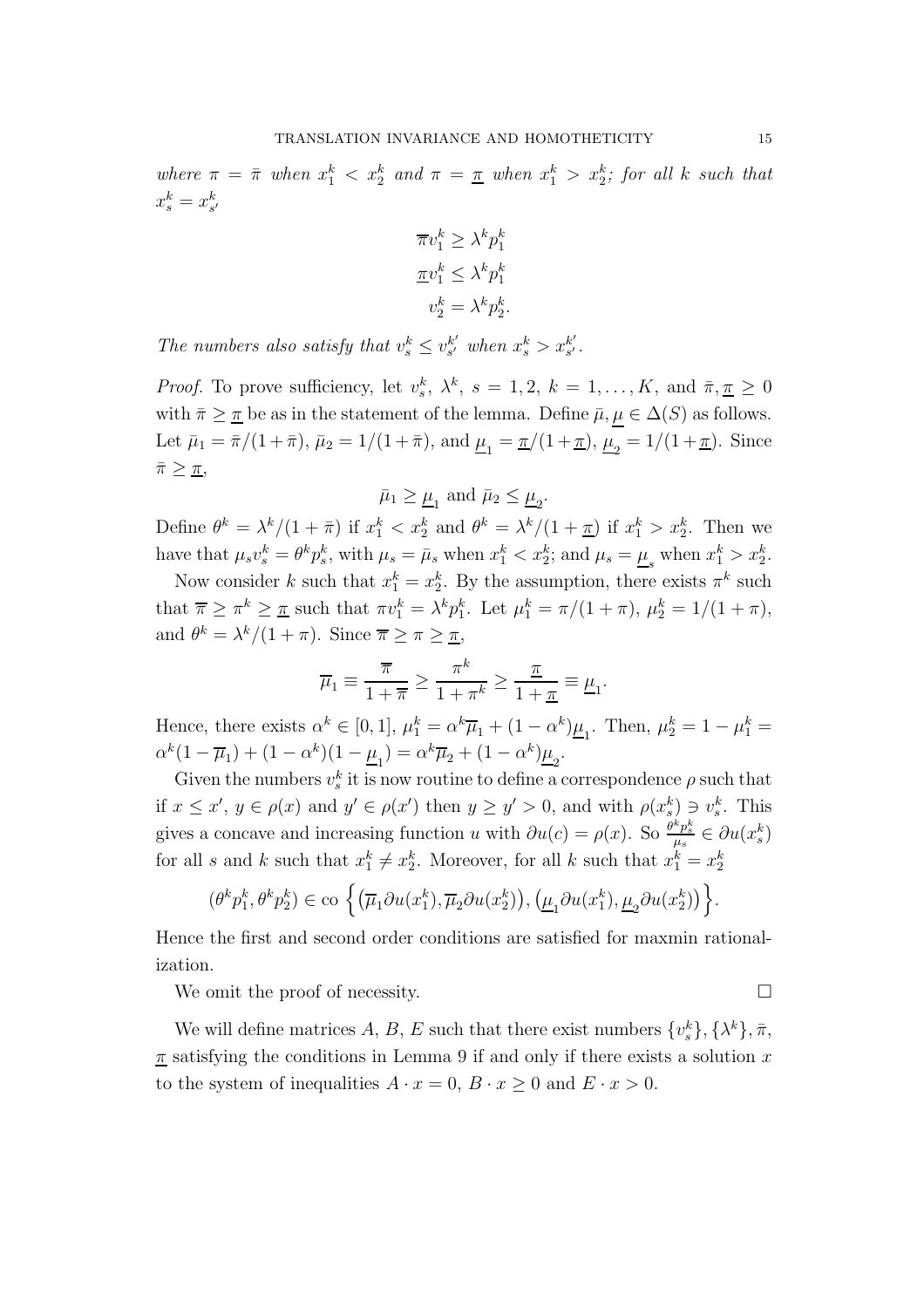Let A be a matrix with  $2K + 2 + K + 1$  columns. The first 2K columns are labeled with a different pair  $(k, s)$ . The next 2 columns are labeled  $\bar{\pi}$  and <u>π</u>. The next K columns are labeled with a  $k \in \{1, ..., K\}$ . Finally the last column is labeled p.

For each  $(k, 2)$  with  $k \in K_0$ , A has a row with all zero entries with the following exception. It has a 1 in the column labeled  $(k, s)$ , among the first group of 2K columns. It has a  $-1$  in the column labeled k. In the column labeled p it has  $-\log(p_s^k)$ .

For each  $(k, s)$  with  $k \in K_1$ , A has a row with all zero entries with the following exception. It has a 1 in the column labeled  $(k, s)$ , among the first group of 2K columns. It has a  $-1$  in the column labeled k. In the column labeled p it has  $-\log(p_s^k)$ . Finally, it has a 1 in the column labeled  $\bar{\pi}$  if and only if if  $s = 1$ . For each  $(k, s)$  with  $k \in K_2$ , A has a row defined as above. The only difference is that when  $s = 1$  then it has a 1 in the column labeled  $\pi$ instead of having a 1 in the column labeled  $\bar{\pi}$ .

Matrix A looks as follows:

|                     | (1,1)  | $\cdots$             | (k,s)                  | $\cdots$ | (K, S)                                                        | $\bar{\pi}$    | $\pi$                       |                | $\cdots$                   | $\kappa$   | $\cdots$ |                                        |                        |  |
|---------------------|--------|----------------------|------------------------|----------|---------------------------------------------------------------|----------------|-----------------------------|----------------|----------------------------|------------|----------|----------------------------------------|------------------------|--|
|                     |        |                      | $\bullet$              |          | <b>Service</b>                                                |                | $\mathbb{Z}^n$ .            | $\mathbb{R}^2$ |                            | $\sim 3\%$ |          |                                        | $\bullet$              |  |
| $(k,s) \in (K_0,2)$ |        | $\cdots$             |                        | $\cdots$ | $\theta$                                                      | $\mathbf{0}$   | $\boldsymbol{0}$            |                | $\cdots$                   |            | $\cdots$ |                                        | $-\log p_s^k$          |  |
| $(k,s) \in (K_1,1)$ |        | $\cdots$             |                        | $\cdots$ |                                                               | $\perp$        | $\overline{0}$              |                | $\cdots$                   |            |          |                                        | $-\log p_s^k$          |  |
| $(k,s) \in (K_2,1)$ | $\cup$ | $\sim$ $\sim$ $\sim$ |                        | $\cdots$ | $\theta$                                                      | $\theta$       | $\mathbf{1}$                |                | $\cdots$                   |            | $\cdots$ |                                        | $-\log p_s^k$          |  |
|                     |        |                      | $\bullet$<br>$\bullet$ |          | ٠<br>$\bullet$ . The set of $\bullet$<br>$\ddot{\phantom{a}}$ | ٠<br>$\bullet$ | $\mathbb{Z}^n$ .<br>$\cdot$ | $\bullet$      | $\mathcal{I}(\mathcal{A})$ | $\sim 100$ |          | $\sim 10^{-10}$ m $^{-1}$<br>$\bullet$ | $\bullet$ .<br>$\cdot$ |  |

Let  $B$  be a matrix with the same number of columns as  $A$ . The columns of B are labeled like those of A. For each  $(k, 1)$  with  $k \in K_0$ , B has two rows. In the first row, B has a row with all zero entries with the following exception. It has a 1 in the column labeled  $(k, s)$ , among the first group of 2K columns. It has a 1 in the column labeled  $\bar{\pi}$ . It has a -1 in the column labeled k. In the column labeled p it has  $-\log(p_s^k)$ . In the second row, B has a row with all zero entries with the following exception. It has  $a -1$  in the column labeled  $(k, s)$ , among the first group of 2K columns. It has a  $-1$  in the column labeled <u> $\pi$ </u>. It has a 1 in the column labeled k. In the column labeled p it has  $\log(p_s^k)$ .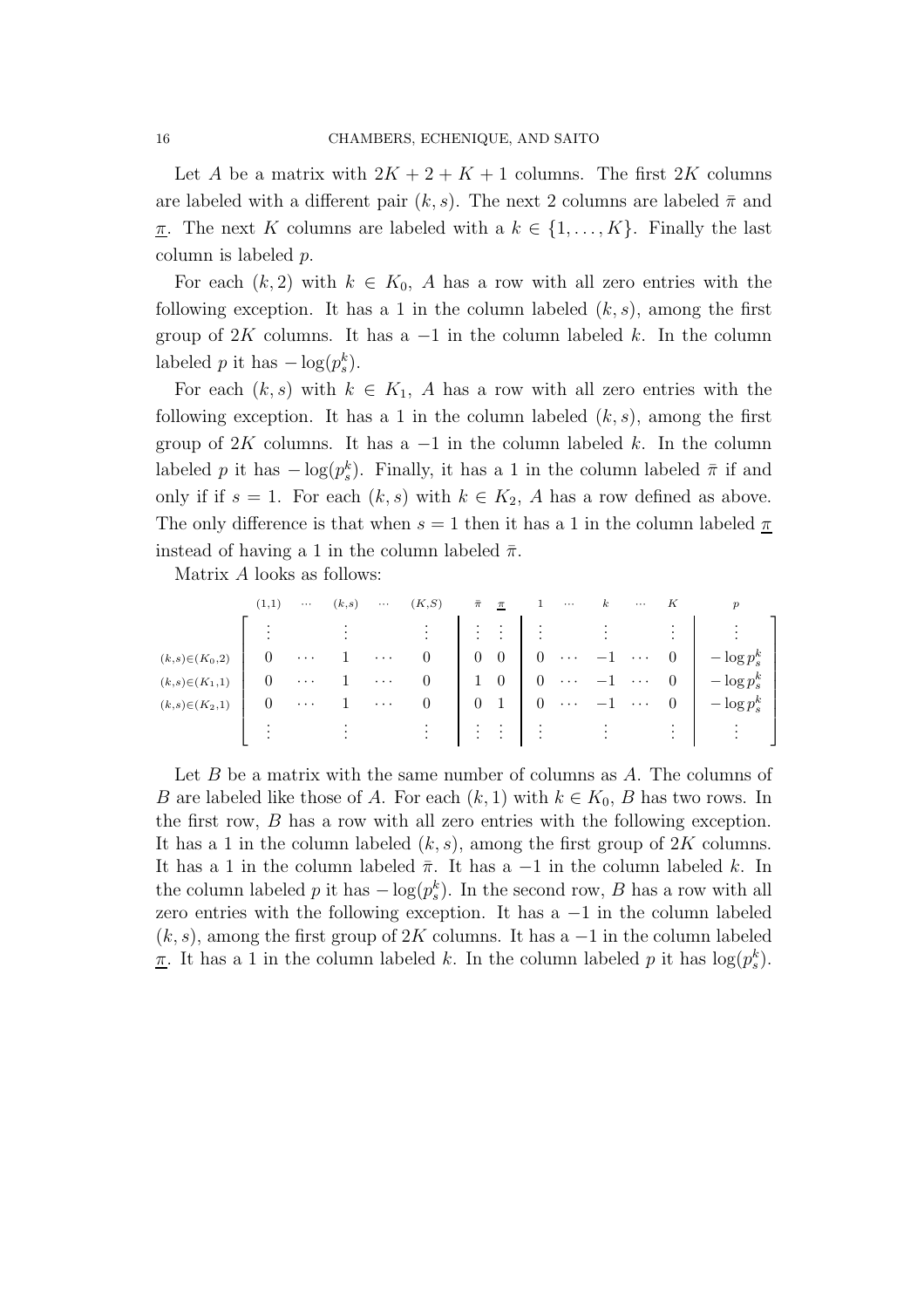This first part of matrix B looks as follows:

|                     | (1,1) | $\cdots$                | (k,s) | $\cdots$          | $(K, S)$ $\bar{\pi}$ $\underline{\pi}$                                            |                                                                                                                                                                                                                                                                                                                     | $\cdots$ |  |                                                                                                                                                                                                                                                                         |  |
|---------------------|-------|-------------------------|-------|-------------------|-----------------------------------------------------------------------------------|---------------------------------------------------------------------------------------------------------------------------------------------------------------------------------------------------------------------------------------------------------------------------------------------------------------------|----------|--|-------------------------------------------------------------------------------------------------------------------------------------------------------------------------------------------------------------------------------------------------------------------------|--|
|                     |       |                         |       |                   |                                                                                   |                                                                                                                                                                                                                                                                                                                     |          |  | $\begin{bmatrix} \vdots & \vdots & \vdots & \vdots \\ 0 & \cdots & 1 & \cdots & 0 \end{bmatrix} \begin{bmatrix} \vdots & \vdots & \vdots \\ 1 & 0 & 0 & \cdots & -1 & \cdots & 0 \end{bmatrix} \begin{bmatrix} \vdots & \vdots & \vdots \\ -\log p_s^k & \end{bmatrix}$ |  |
| $(k,s) \in (K_0,1)$ |       |                         |       |                   |                                                                                   |                                                                                                                                                                                                                                                                                                                     |          |  |                                                                                                                                                                                                                                                                         |  |
| $(k,s) \in (K_0,1)$ |       | $\sim 100$ km s $^{-1}$ |       | <b>Contractor</b> | $\begin{array}{ccc} 0 & \end{array}$                                              |                                                                                                                                                                                                                                                                                                                     |          |  | $0 \quad -1 \quad 0 \quad \cdots \quad 1 \quad \cdots \quad 0 \quad \log p_s^k$                                                                                                                                                                                         |  |
|                     |       |                         |       |                   | $\mathbf{F}^{\text{max}}$ , $\mathbf{F}^{\text{max}}$ , $\mathbf{F}^{\text{max}}$ | $\frac{1}{2}$ $\frac{1}{2}$ $\frac{1}{2}$ $\frac{1}{2}$ $\frac{1}{2}$ $\frac{1}{2}$ $\frac{1}{2}$ $\frac{1}{2}$ $\frac{1}{2}$ $\frac{1}{2}$ $\frac{1}{2}$ $\frac{1}{2}$ $\frac{1}{2}$ $\frac{1}{2}$ $\frac{1}{2}$ $\frac{1}{2}$ $\frac{1}{2}$ $\frac{1}{2}$ $\frac{1}{2}$ $\frac{1}{2}$ $\frac{1}{2}$ $\frac{1}{2}$ |          |  |                                                                                                                                                                                                                                                                         |  |

In addition, B has a row for each pair  $(x_s^k, x_{s'}^{k'})$  $s'$ ) with  $x_s^k > x_{s'}^{k'}$  $s'$ . The row for  $x_s^k > x_{s'}^{k'}$  $s'_{s'}$  has all zeroes except for a 1 in column  $(k', s')$  and a -1 in column  $(k, s)$ . Finally, B has one more row. This row as a 1 in the column for  $\bar{\pi}$  and a  $-1$  in the column for  $\underline{\pi}$ . This second part of matrix B looks as follows:

|  |  |  | $(1,1) \quad \cdots \quad (k,s) \quad \cdots \quad (k',s') \quad \cdots \quad (K,S) \qquad \bar{\pi} \quad \underline{\pi} \qquad 1 \quad \cdots \quad k \quad \cdots \quad K \qquad p$ |  |  |  |  |
|--|--|--|-----------------------------------------------------------------------------------------------------------------------------------------------------------------------------------------|--|--|--|--|
|  |  |  |                                                                                                                                                                                         |  |  |  |  |
|  |  |  |                                                                                                                                                                                         |  |  |  |  |
|  |  |  |                                                                                                                                                                                         |  |  |  |  |
|  |  |  |                                                                                                                                                                                         |  |  |  |  |

Let  $E$  be a matrix with the same number of columns as  $A$ , labeled as above, and a single row. The row has all zeroes except for a 1 in column p.

By Lemma 9, there is no rationalizing maxmin preference if and only if there is no solution to the system of inequalities  $A \cdot x = 0$ ,  $B \cdot x \ge 0$ , and  $E \cdot x > 0$ .

Suppose that all  $log(p_s^k)$  are rational numbers. We shall use the following version of the Theorem of the Alternative, which can be found as Theorem 1.6.1 in (Stoer and Witzgall, 1970).

10. **Lemma.** Let A be an  $m \times n$  matrix, B be an  $l \times n$  matrix, and E be an r ×n *matrix. Suppose that the entries of the matrices* A*,* B*, and* E *belong to a commutative ordered field* F*. Exactly one of the following alternatives is true.*

- (1) *There is*  $u \in \mathbf{F}^n$  *such that*  $A \cdot u = 0$ ,  $B \cdot u \ge 0$ ,  $E \cdot u \gg 0$ .
- (2) *There is*  $\eta \in \mathbf{F}^m$ ,  $\theta \in \mathbf{F}^l$ , and  $\gamma \in \mathbf{F}^r$  such that  $\eta \cdot A + \theta \cdot B + \gamma \cdot E = 0$ ;  $\theta \geq 0$  *and*  $\gamma > 0$ *.*

Then the non-existence of a solution to the system  $A \cdot x = 0$ ,  $B \cdot x \ge 0$  and  $E \cdot x > 0$  is equivalent to the existence of integer vectors  $\eta$ ,  $\theta$  and  $\gamma$  such that  $\theta \geq 0, \gamma > 0$ , and  $\eta \cdot A + \theta \cdot B + \gamma E = 0$ .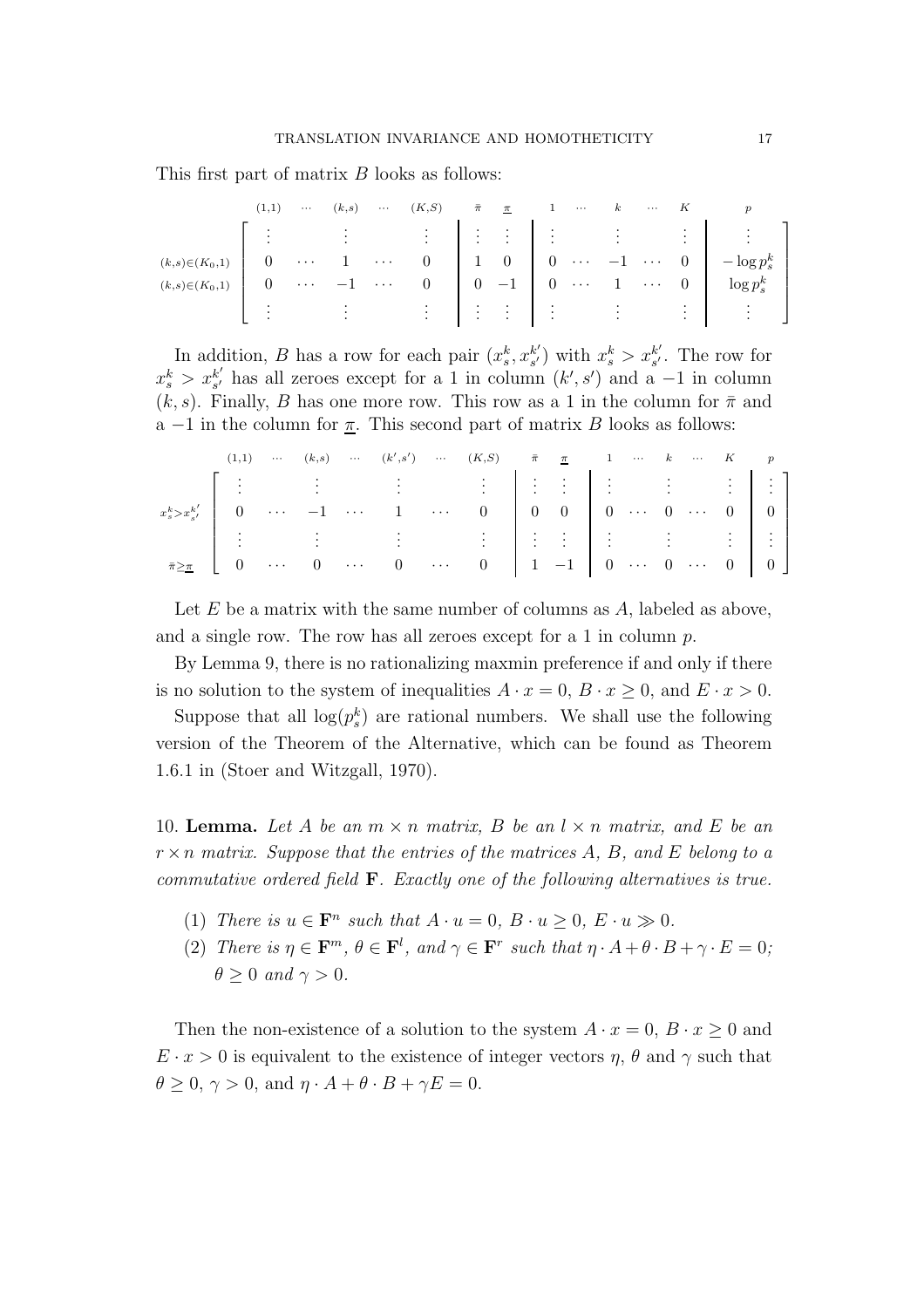For a matrix D with  $2K + 2 + K + 1$  columns, let  $D_1$  denote the submatrix corresponding to the first  $2K$  columns,  $D_2$  correspond to the next  $2, D_3$  to the next  $K$ , and  $D_4$  to the last column. Note that, by construction of  $A$ ,  $B$  and  $E, \eta \cdot A + \theta \cdot B + \gamma E = 0$  implies that  $\eta \cdot A_1 + \theta \cdot B_1 = 0$ ,  $\eta \cdot A_2 + \theta \cdot B_2 = 0$ ,  $\eta \cdot A_3 + \theta \cdot B_3 = 0$ ,  $\eta \cdot A_4 + \theta \cdot B_4 + \gamma = 0$ . In fact, we can without loss assume that  $\eta$ ,  $\theta$  and  $\gamma$  take values of -1, 0 or 1. (This assumption is without loss because we can replace each row of matrices  $A$ ,  $B$  and  $E$  with as many copies as indicated by the corresponding vector  $\eta$ ,  $\theta$  or  $\gamma$ .)

From the existence of such vectors it follows that we can obtain a sequence  $(x_{s_i}^{k_i}, x_{s'_i}^{k'_i})_{i=1}^n$  with  $x_{s_i}^{k_i} > x_{s'_i}^{k'_i}$ . The source of each pair  $(x_{s_i}^{k_i}, x_{s'_i}^{k'_i})$  is that the column  $(k_i, s_i)$  of A is multiplied by  $\eta_{(k_i, s_i)} > 0$  and the column  $(k'_i, s'_i)$  of A is multiplied by  $\eta_{(k'_i,s'_i)} < 0$ . The vector  $\eta$  must then have  $\eta_{(k_i,s_i)} > 0$  and  $\eta_{(k'_i,s'_i)} > 0$ , with a −1 in the first column and a 1 in the second.

We shall prove that the sequence  $(x_{s_i}^{k_i}, x_{s'_i}^{k'_i})_{i=1}^n$  satisfies the properties stated in the axiom.

Firstly,  $\eta \cdot A_3 + \theta \cdot B_3 = 0$  means that for each k, the number of is for which  $k = k_i$  equals the number of is for which  $k = k'_i$ .

Secondly,  $\eta \cdot A_2 + \theta \cdot B_2 = 0$  implies that:

$$
\sum_{k \in K_1} \eta_{(k,1)} + \sum_{k \in K_0} \theta_{(k,1)} + \theta_{\overline{\pi} \geq \underline{\pi}} = 0
$$
  

$$
\sum_{k \in K_2} \eta_{(k,1)} - \sum_{k \in K_0} \theta'_{(k,1)} - \theta_{\overline{\pi} \geq \underline{\pi}} = 0,
$$

where  $\theta_{\overline{n}\geq \pi}$  is the nonnegative weight on the row associated with  $\overline{n}\geq \pi$ ;  $\theta_{(k,1)}$ and  $\theta'_{(k,1)}$  are the nonnegative weights on the two rows associated with  $(k, 1)$ with  $k \in K_0$ .  $(\theta_{(k,1)}$  and  $\theta'_{(k,1)}$  corresponds to the first row and the second row, respectively). Note that

$$
\sum_{k \in K_1} \eta_{(k,1)} = |\{i : k_i \in K_1, s = 1\}| - |\{i : k'_i \in K_1, s = 1\}| \equiv |I_{1,1}| - |I'_{1,1}|,
$$
\n
$$
\sum_{k \in K_2} \eta_{(k,1)} = |\{i : k_i \in K_2, s = 1\}| - |\{i : k'_i \in K_2, s = 1\}| \equiv |I_{2,1}| - |I'_{2,1}|,
$$
\n
$$
\sum_{k \in K_0} \theta_{(k,1)} = |\{i : k_i \in K_0, s = 1\}| \equiv |I_{0,1}|,
$$
\n
$$
\sum_{k \in K_0} \theta'_{(k,1)} = |\{i : k'_i \in K_0, s = 1\}| \equiv |I'_{0,1}|.
$$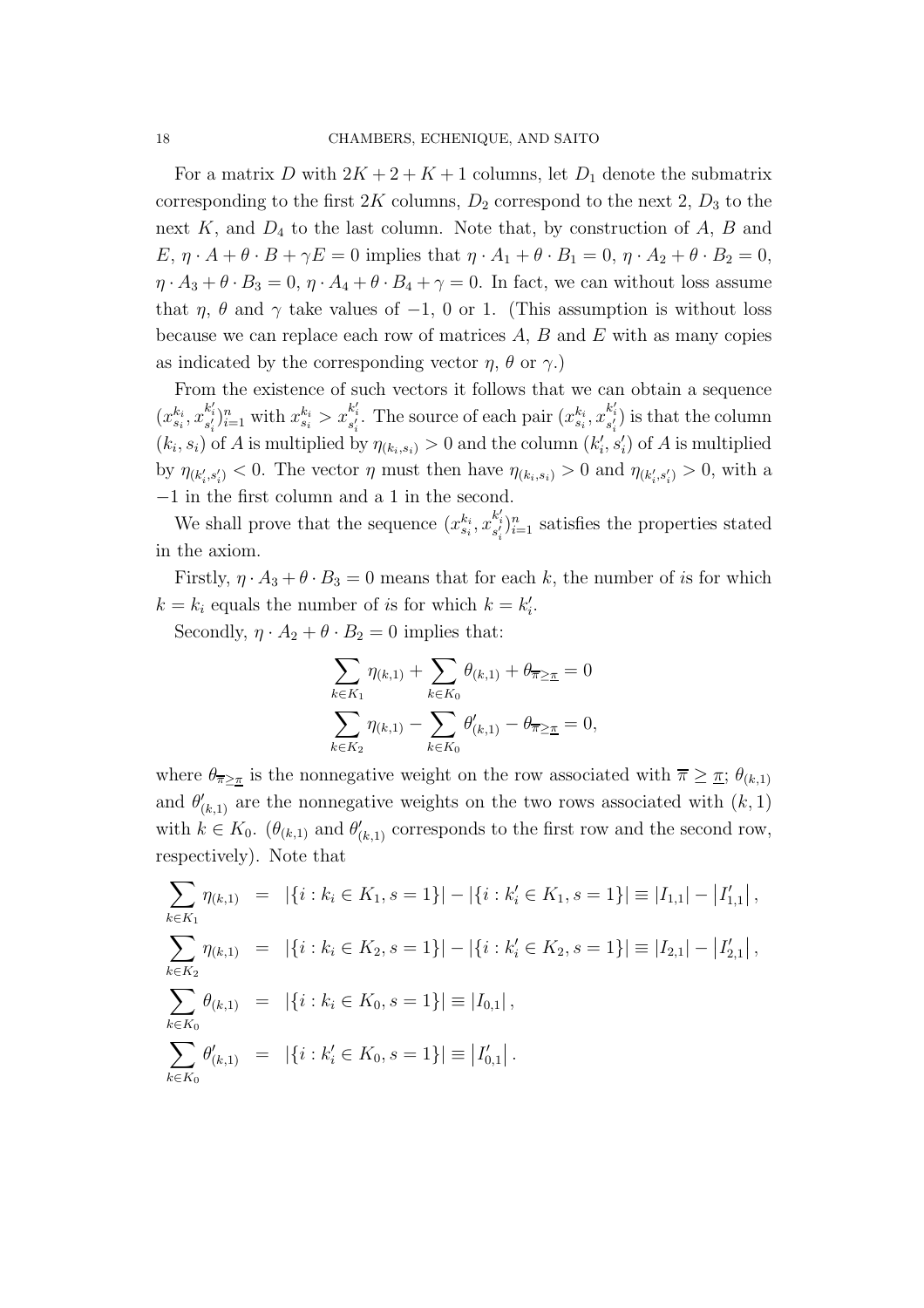Hence,

$$
|I_{1,1}| - |I'_{1,1}| + |I_{0,1}| = |I'_{2,1}| - |I_{2,1}| + |I'_{0,1}| \le 0.
$$

Therefore the sequence  $(x_{s_i}^{k_i}, x_{s'_i}^{k'_i})_{i=1}^n$  satisfies the second property stated in the axiom. Finally, since  $\eta \cdot A_4 + \theta \cdot B_4 + \gamma = 0$ ,

$$
0 > -\gamma
$$
  
\n
$$
= \eta \cdot A_4 + \theta \cdot B_4
$$
  
\n
$$
= \sum_{(k,s) \in (K_0,2) \cup (K_1 \cup K_2,1)} \eta_{(k,s)}(-\log p_s^k) + \sum_{k \in K_0} \theta_{(k,1)}(-\log p_1^k) + \sum_{k \in K_0} \theta'_{(k,1)} \log p_1^k
$$
  
\n
$$
= \sum_{i=1}^n \log \frac{p_{s'_i}^{k'_i}}{p_{s_i}^{k'_i}}
$$

Hence

$$
\prod_{i=1}^{n} \frac{p_{s_i}^{k_i}}{p_{s'_i}^{k'_i}} > 1.
$$

The above proof assumes that the log of prices is rational. The proof of the theorem follows along the same lines as Echenique and Saito (2015). Specifically, we have shown the following

11. **Lemma.** If  $\{(x^k, p^k)\}\$ is a dataset satisfying SARMEU, in which  $\log p^k \in \mathbf{Q}$ *for all* k*, then the dataset is maxmin rationalizable.*

One can then prove the following

12. **Lemma.** *If*  $\{(x^k, p^k)\}$  *is a dataset that satisfies SARMEU, and*  $\varepsilon > 0$  *then there is a collection of prices*  $\{q^k\}$  *such that*  $\log q^k \in \mathbf{Q}$ ,  $\|p^k - q^k\| < \varepsilon$ , and *the dataset*  $\{(x^k, q^k)\}$  *satisfies SARMEU.* 

The proof of Lemma 12 is exactly as in (Echenique and Saito, 2015).

Lemma 11 establishes the result in datasets in which the log of prices is rational. Consider an arbitrary data set  $\{(x^k, p^k)\}\$ , with prices that may not be rational.

Suppose towards a contradiction that the dataset satisfies SARMEU, but that it is not maxmin rational. Specifically then, by Lemma 9, suppose that there is no solution to the system  $A \cdot x = 0$ ,  $B \cdot x > 0$  and  $E \cdot x > 0$ . Then by Lemma 10 there are real vectors  $\eta$ ,  $\theta$  and  $\gamma$  such that  $\theta \geq 0$ ,  $\gamma > 0$ , and  $\eta \cdot A + \theta \cdot B + \gamma E = 0.$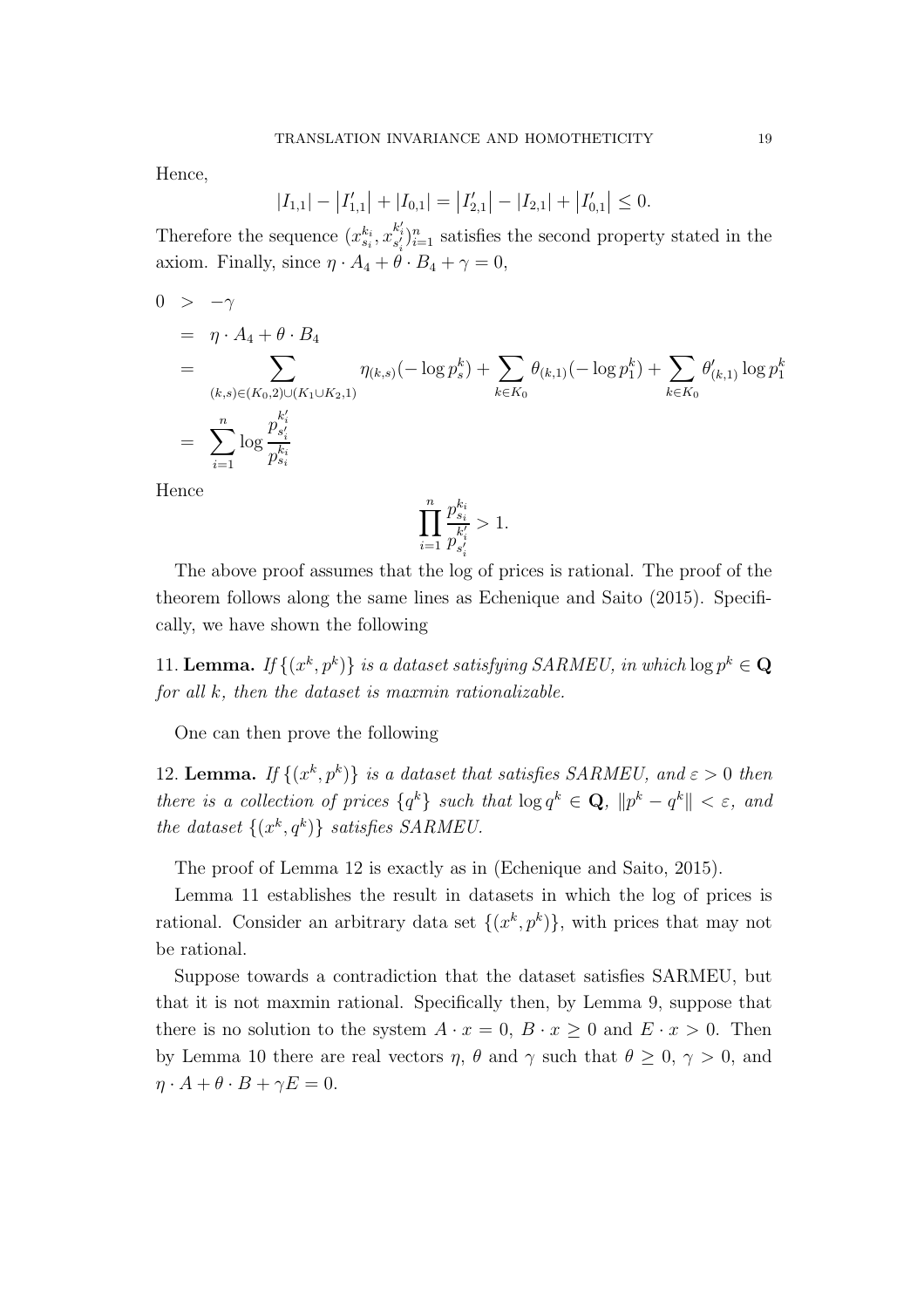Let  $\{q^k\}$  be vectors of prices such that the dataset  $\{(x^k, q^k)\}$  satisfies SARMEU and  $\log q_s^k \in \mathbf{Q}$  for all k and s. (Such  $\{q^k\}$  exists by Lemma 12.) Furthermore, the prices  $q^k$  can be chosen arbitrarily close to  $p^k$ . Construct matrices  $A', B',$ and  $E'$  from this dataset in the same way as  $A, B$ , and  $E$  above. Note that only the prices are different in  $\{(x^k, q^k)\}\)$  compared to  $\{(x^k, p^k)\}\$ . So  $E' = E$ ,  $B'_i = B_i$  and  $A'_i = A_i$  for  $i = 1, 2, 3$ . Since only prices  $q^k$  are different in this dataset, only  $A'_4$  and  $B'_4$  may be different from  $A_4$  and  $B_4$ , respectively.

By Lemma 12, we can choose prices  $q^k$  such that  $|\eta \cdot A'_4 + \theta \cdot B'_4 - (\eta \cdot A_4 + \theta \cdot B'_5)$  $|\theta \cdot B_4|$  <  $\gamma/2$ . We have shown that  $\eta \cdot A_4 + \theta \cdot B_4 = -\gamma$ , so the choice of prices  $q^k$  guarantees that  $\eta \cdot A'_4 + \theta \cdot B'_4 < 0$ . Let  $\gamma' = -\eta \cdot A'_4 - \theta \cdot B'_4 > 0$ .

Note that  $\theta \cdot A'_i + \eta \cdot B'_i + \gamma' E_i = 0$  for  $i = 1, 2, 3$ . Hence

$$
\eta \cdot A_4' + \theta \cdot B_4' + \gamma' E_4 = \eta \cdot A_4' + \theta \cdot B_4 + \gamma' = 0.
$$

We also have that  $\eta \geq 0$  and  $\gamma' > 0$ . Therefore  $\theta$ ,  $\eta$ , and  $\gamma'$  exhibit a solution to the dual system for dataset  $\{(x^k, q^k)\}\$ , a contradiction with Lemma 11.

#### **REFERENCES**

- AHN, D., S. CHOI, D. GALE, AND S. KARIV (2014): "Estimating ambiguity aversion in a portfolio choice experiment," Forthcoming, Quantitative Economics.
- Bayer, R., S. Bose, M. Polisson, L. Renou, and J. Quah (2012): "Ambiguity Revealed," Mimeo, University of Essex.
- Brown, D. J. and C. Calsamiglia (2007): "The Nonparametric Approach to Applied Welfare Analysis," *Economic Theory*, 31, 183–188.
- Chambers, C. P., F. Echenique, and E. Shmaya (2014): "The axiomatic structure of empirical content," *The American Economic Review*, 104, 2303– 2319.
- ECHENIQUE, F. AND K. SAITO (2015): "Savage in the market," Forthcoming, Econometrica.
- GILBOA, I. AND D. SCHMEIDLER (1989): "Maxmin expected utility with non-unique prior," *Journal of mathematical economics*, 18, 141–153.
- GRANT, S. AND B. POLAK (2013): "Mean-dispersion preferences and constant absolute uncertainty aversion," *Journal of Economic Theory*, 148, 1361–1398.